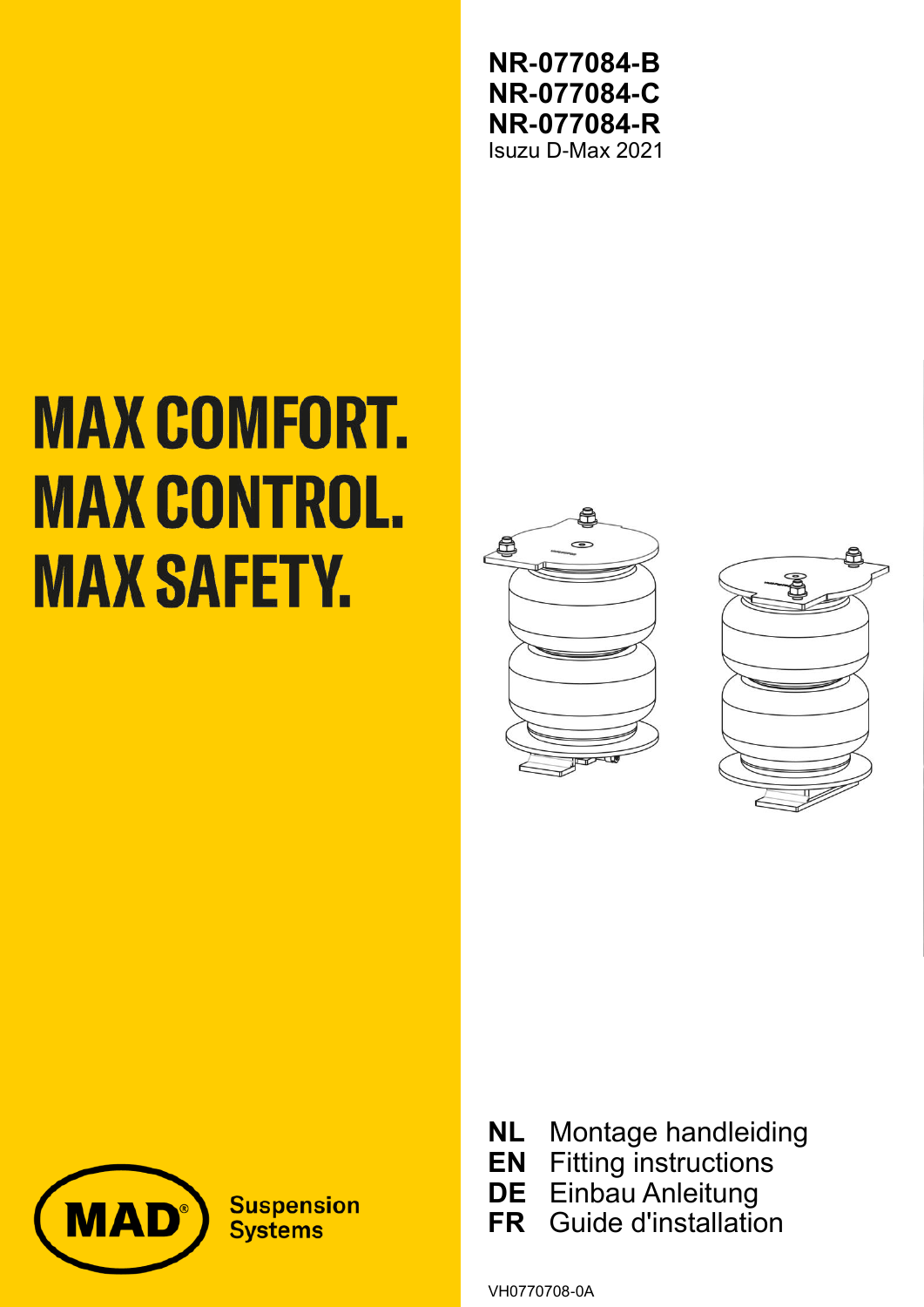<span id="page-1-0"></span>

| <b>NL</b> Inhoudsopgave                                           |    |
|-------------------------------------------------------------------|----|
|                                                                   |    |
| Voorwoord                                                         | 3  |
| 2. Technische gegevens                                            | 5  |
| 3. Montage luchtveer montagebeugels en balgen                     | 6  |
| 4. Montage NR-077084-B, Air Master Basic, Schema Air Master Basic | 15 |
| 5. Montage NR-077084-C, Air Master Comfort                        | 16 |
| 6. Schema Air Master Comfort                                      | 19 |
| 7. Montage NR-077084-R, Air Master Automatic                      | 20 |
| 8. Schema Air Master Automatic                                    | 22 |
|                                                                   |    |
|                                                                   |    |

# **EN Index**

# **DE Dokumentinhalt**

| Vorwort<br>2. Technische Spezifikationen<br>3. Montage Luftfederung Bügel und Balgen<br>4. Montage NR-077084-B, Air Master Basic, Schaltplan Air Master Basic<br>5. Montage NR-077084-C Air Master Comfort: Mit Manometer und Kompressor<br>6. Schaltplan Air Master Comfort<br>7. Montage NR-077084-R Air Master Automatic<br>8. Schaltplan Air Master Automatic | 5<br>6<br>15<br>16<br>19<br>20<br>22 |
|-------------------------------------------------------------------------------------------------------------------------------------------------------------------------------------------------------------------------------------------------------------------------------------------------------------------------------------------------------------------|--------------------------------------|
|-------------------------------------------------------------------------------------------------------------------------------------------------------------------------------------------------------------------------------------------------------------------------------------------------------------------------------------------------------------------|--------------------------------------|

| $FR$ Index                                                                |    |
|---------------------------------------------------------------------------|----|
| 1. Introduction                                                           |    |
| 2. Spécifications techniques                                              | 5  |
| 3. Installation d'une suspension pneumatique                              | 6  |
| 4. Assemblée NR-077084-B, Air Master Basic, schéma Air Master Basic       | 15 |
| 5. Montage NR-077084-C Air Master Comfort: Avec manomètres et compresseur | 16 |
| 6. Schéma Air Master Comfort                                              | 19 |
| 7. Montage NR-077084-R Air Master Automatic                               | 20 |
| 8. Schéma Air Master Automatic                                            | 22 |
|                                                                           |    |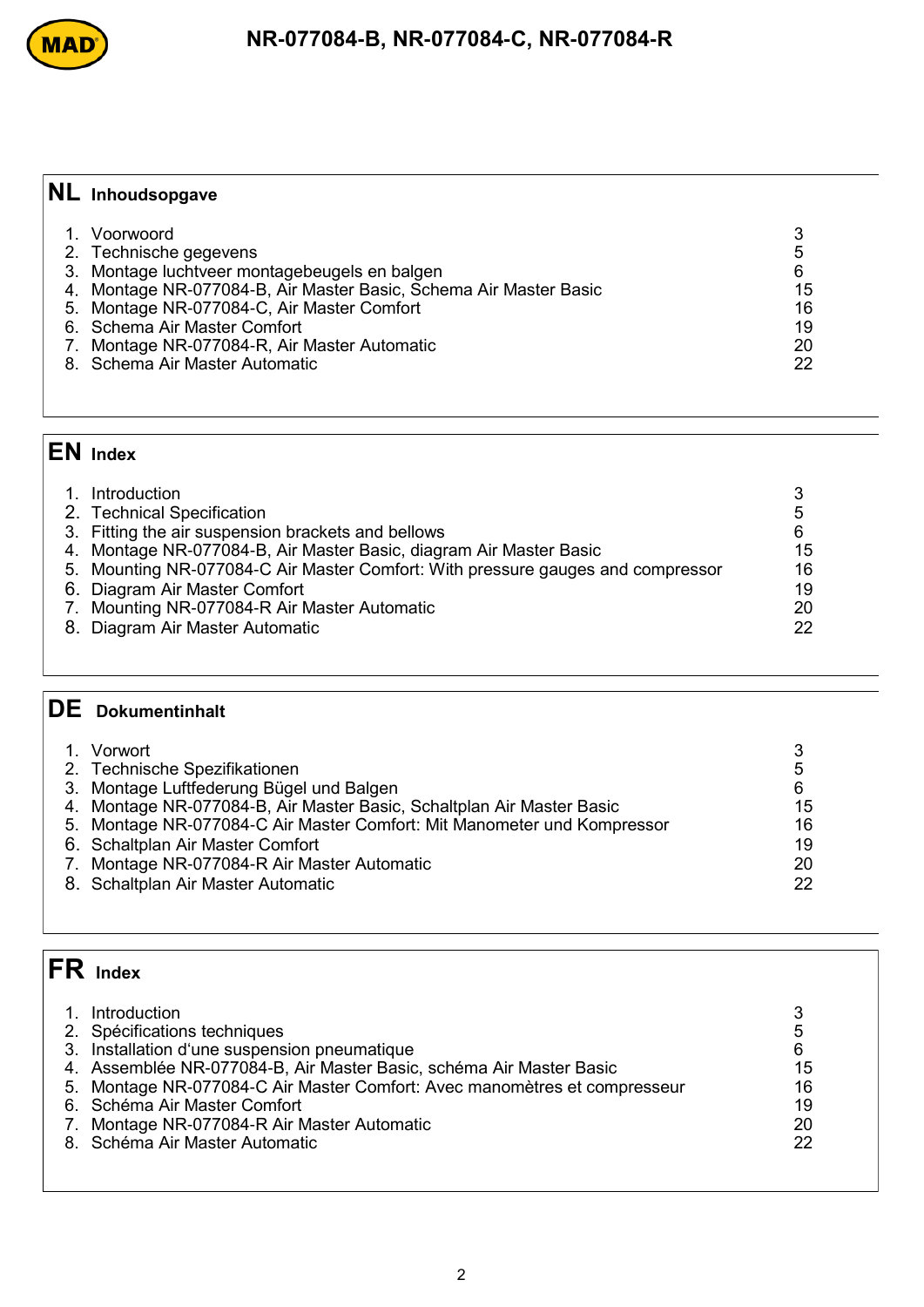<span id="page-2-0"></span>

## **NL 1. Voorwoord**

- Hartelijk dank voor de aankoop van de MAD hulpluchtveerset. Lees voorafgaand de montage deze inbouwinstructies goed door.
- Het monteren van de hulpluchtveerset dient te gebeuren door een ter zake kundige monteur. Schade door ondeskundige montage of door wijzigingen aan het product vallen buiten de garantie van MAD.
- De hulpluchtveerset kan worden besteld met verschillende besturingssystemen. De montagebeugels en balgen voor deze verschillende besturingen zijn gelijk. Kijk voor de montage van het besturingssysteem in het daarvoor bestemde deel van deze montagehandleiding.
- Monteer originele delen van de auto volgens voorschriften in het werkplaatshandboek.
- Bescherm metalen delen met een corrosie-werende coating.
- Controleer de afstelling van de koplamphoogte, en indien nodig opnieuw afstellen.

## **EN 1. Introduction**

- Thank you for purchasing the MAD air suspension kit. Read these installation instructions carefully before mounting.
- The installation of the auxiliary air spring kit must be done by a qualified technician. Damage due to improper assembly or modifications to the product is excluded from MAD warranty.
- The auxiliary air kit can be ordered with different operating systems. The mounting brackets and bellows for these different controls are the same. For installation of the operating system, refer to the appropriate part of this installation manual.
- Mount original parts of the vehicle according to the instructions in the workshop manual.
- Protect metal parts with an anti-corrosion coating.
- Check the headlight beams, readjust if necessary.

## **DE 1. Vorwort**

- Vielen Dank für den Kauf MAD Zusatzluftfederung. Lesen Sie die Installationsanweisungen vor der Installation.
- Montage des Zusatzluftfederung sollte von einem qualifizierter Mechaniker durchgeführt werden. Schäden durch unsachgemäße Montage oder Änderungen am Produkt sind von der MAD-Garantie ausgeschlossen.
- Die Zusatzluftfederung kann mit unterschiedlichen Betriebssystemen bestellt werden. Die Befestigungsbügel und Balgen an den verschiedenen Betriebssystemen sind die gleichen. Für die Installation des Betriebssystems, siehe den entsprechenden Teil dieser Installationsanleitung.
- Original-Fahrzeugteile gemäß den Anweisungen im Werkstatthandbuch montieren.
- Schützen Sie Metallteile mit einer Korrosionsschutzbeschichtung.
- Kontrollieren Sie die Scheinwerferhöhe, ggf. stellen Sie die Scheinwerferhöhe neu ein.

## **FR 1. Introduction**

- Merci d'avoir acheté le kit de suspension pneumatique MAD. Nous vous rappelons de lire attentivement ces instructions d'installation avant le montage.
- L'installation du kit de ressort à air auxiliaire doit être effectuée par un technicien qualifié. Les dommages causés par un montage incorrect ou des modifications du produit sont exclus de la garantie MAD.
- Le kit d'air auxiliaire peut être commandé avec différents systèmes de commande. Les supports de fixation et le soufflet pour ces différentes commandes sont identiques. Pour l'installation du système de commande, reportez-vous à la partie appropriée de ce manuel d'installation.
- Monter les pièces d'origine du véhicule selon les instructions du manuel d'atelier.
- Protégez les pièces métalliques avec un revêtement anti-corrosion.
- Vérifiez le réglage de la hauteur des phares et ajustez-le si nécessaire.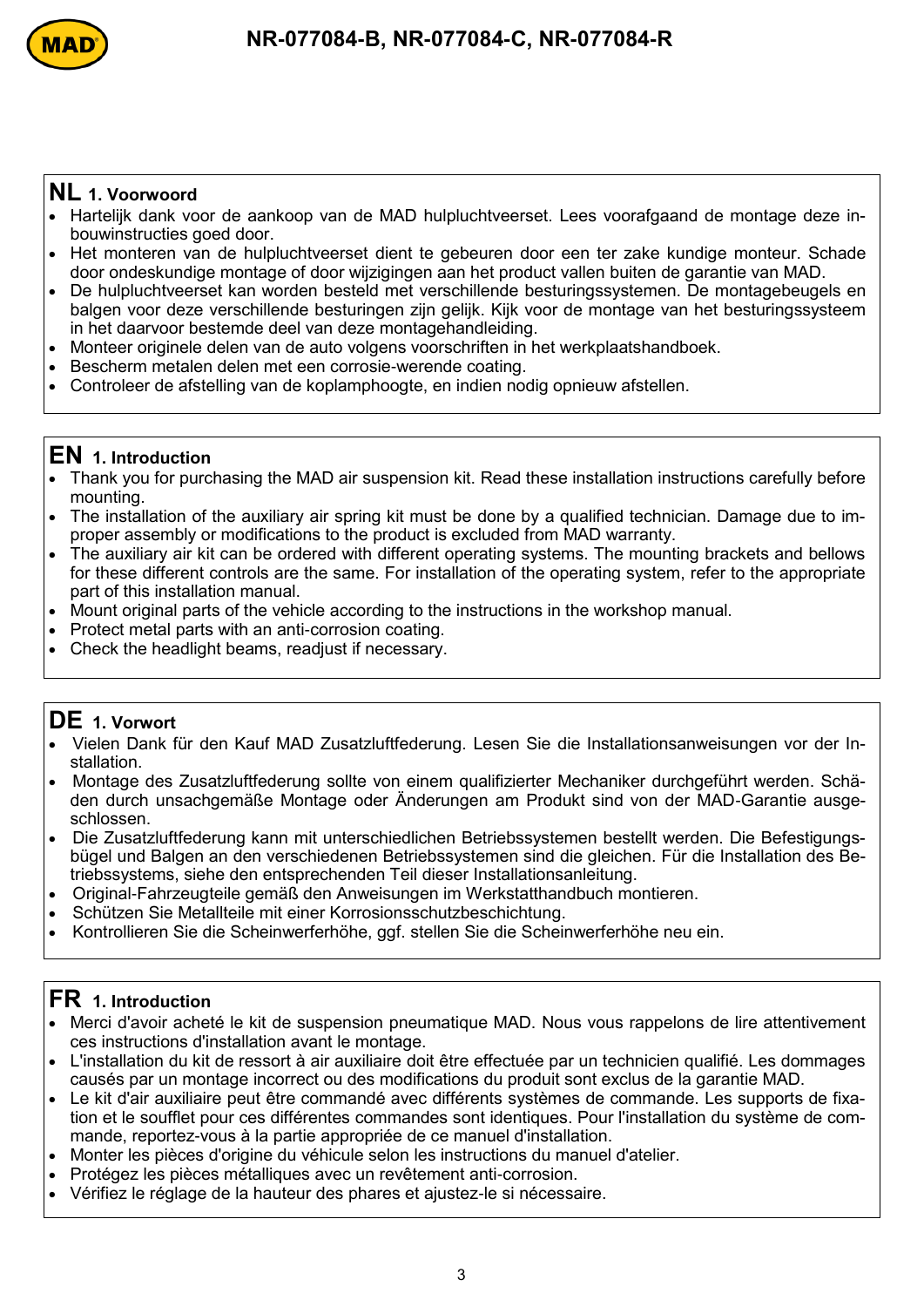

| <b>NL</b>                                                                   | Aanhaalmoment                                                                           |              | <b>Aandraaimoment [Nm]</b> |      |
|-----------------------------------------------------------------------------|-----------------------------------------------------------------------------------------|--------------|----------------------------|------|
|                                                                             | (in aansluiting van VDI 2230 uitgave 2001)                                              |              | <b>Klasse</b>              |      |
|                                                                             | Metrisch schroefdraad en Ripp- en Tensilock schroeven<br>DIN912, DIN931, DIN933, DIN985 | Schroefdraad | 8,8                        | 10.9 |
| DIN88933 DIN88934, DIN88913, DIN88914.                                      | 5                                                                                       | 5            | 7.4                        |      |
| Aanhaalmoment van originele bouten en moeren<br>volgens werkplaatshandboek. | 6                                                                                       | 8.6          | 12.7                       |      |
|                                                                             | 8                                                                                       | 21           | 30.8                       |      |
|                                                                             |                                                                                         | 10           | 41.6                       | 61.1 |
|                                                                             |                                                                                         | 12           | 72.5                       | 107  |
|                                                                             |                                                                                         | 14           | 110                        | 140  |
|                                                                             |                                                                                         | 16           | 150                        | 160  |

| <b>EN</b> Tightening torque                                                         |       |
|-------------------------------------------------------------------------------------|-------|
| (following VDI 2230 publishing 2001)                                                |       |
| Metric screw thread and Ripp- and Tensilock bolts<br>DIN912, DIN931, DIN933, DIN985 | Threa |
| DIN88933 DIN88934, DIN88913, DIN88914.                                              |       |
| Tightening torque of original bolts and nuts accord-                                |       |
| ing to workshop manual.                                                             |       |

|               | <b>Torque values [Nm]</b> |                       |  |  |
|---------------|---------------------------|-----------------------|--|--|
|               |                           | <b>Strength class</b> |  |  |
| <b>Thread</b> | 8.8                       | 10.9                  |  |  |
| 5             | 5                         | 7.4                   |  |  |
| 6             | 8.6                       | 12.7                  |  |  |
| 8             | 21                        | 30.8                  |  |  |
| 10            | 41.6                      | 61.1                  |  |  |
| 12            | 72.5                      | 107                   |  |  |
| 14            | 110                       | 140                   |  |  |
| 16            | 150                       | 160                   |  |  |

| <b>DE</b> Anziehdrehmoment<br>(in Anlehnung an VDI 2230 Ausgabe 2001)<br>Metrischem Gewinde und Ripp- und Tensilock Schrau-<br>ben<br>DIN912, DIN931, DIN933, DIN985<br>DIN88933 DIN88934, DIN88913, DIN88914. |                                              |      | <b>Anziehdrehmoment [Nm]</b> |      |
|----------------------------------------------------------------------------------------------------------------------------------------------------------------------------------------------------------------|----------------------------------------------|------|------------------------------|------|
|                                                                                                                                                                                                                |                                              |      | <b>Festigkeitsklasse</b>     |      |
|                                                                                                                                                                                                                | <b>Gewinde</b>                               | 8.8  | 10.9                         |      |
|                                                                                                                                                                                                                | 5                                            | 5    | 7.4                          |      |
|                                                                                                                                                                                                                | Anziehdrehmoment der Originalschrauben und - | 6    | 8.6                          | 12.7 |
|                                                                                                                                                                                                                |                                              | 8    | 21                           | 30.8 |
| Muttern gemäß Werkstatthandbuch.                                                                                                                                                                               | 10                                           | 41.6 | 61.1                         |      |
|                                                                                                                                                                                                                |                                              | 12   | 72.5                         | 107  |
|                                                                                                                                                                                                                |                                              | 14   | 110                          | 140  |
|                                                                                                                                                                                                                |                                              | 16   | 150                          | 160  |

| <b>FR</b> Couples de serrage<br>(à l'instar du VDI 2230 Edition 2001)<br>Filetage métrique et boulons Ripp et Tensilock<br>DIN912, DIN931, DIN933, DIN985<br>DIN88933 DIN88934, DIN88913, DIN88914. |
|-----------------------------------------------------------------------------------------------------------------------------------------------------------------------------------------------------|
| Causta de censare des hautens et écreus d'origines                                                                                                                                                  |

**Couple de serrage des boulons et écrous d'origine selon le manuel d'atelier.**

| 16              | 150                       | 160  |
|-----------------|---------------------------|------|
|                 |                           |      |
|                 | Couple de serrage [Nm]    |      |
|                 | <b>Classe d'intensité</b> |      |
| <b>Filetage</b> | 8.8                       | 10.9 |
| 5               | 5                         | 7.4  |
| 6               | 8.6                       | 12.7 |
| 8               | 21                        | 30.8 |
| 10              | 41.6                      | 61.1 |
| 12              | 72.5                      | 107  |
| 14              | 110                       | 140  |
| 16              | 150                       | 160  |
|                 |                           |      |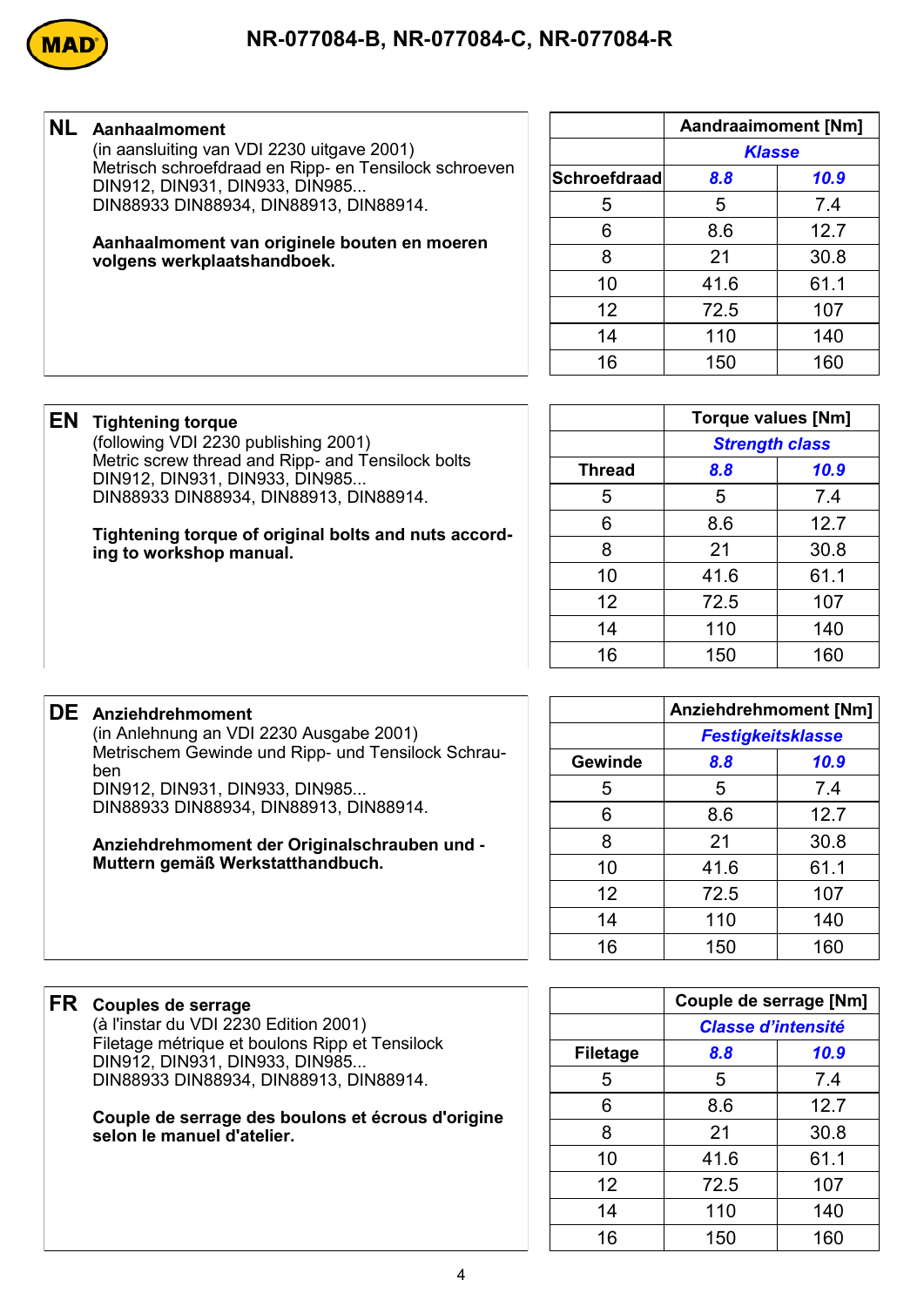<span id="page-4-0"></span>

#### **2. Technical specifications**

## **NL Luchtdruk**

- De minimale luchtdruk bedraagt **0,5** bar.
- De bedrijfsdruk ligt tussen de **1,0 - 3,0** bar.
- De maximale geoorloofde luchtdruk bedraagt **7,0** bar.
- De maximale luchtdruk is alleen voor de parkeerstand en tijdens het rangeren geoorloofd.

## **EN Air pressure**

- The minimum necessary air pressure is **0,5** bar.
- The operating pressure is between **1,0 - 3,0** bar.
- The maximum permitted air pressure is **7,0** bar.
- The maximum air pressure is only allowed for parking and manoeuvring the vehicle.

## **DE Luftdruck**

- Der min. erforderliche Luftdruck beträgt **0,5** bar.
- Der Betriebsdruck liegt zwischen **1,0 - 3,0** bar.
- Der max. erlaubte Luftdruck beträgt **7,0** bar.
- Der max. Luftdruck ist nur für den Stand und Rangierfahrten zulässig.

## **FR Pression d'air**

- La pression d'air minimale nécessaire est de **0,5** bar.
- La pression de service est entre **1,0 - 3,0** bars.
- La pression d'air maximale autorisée est de **7,0** bars.
- La pression d'air maximale n'est autorisée que pour stationner et manœuvrer le véhicule.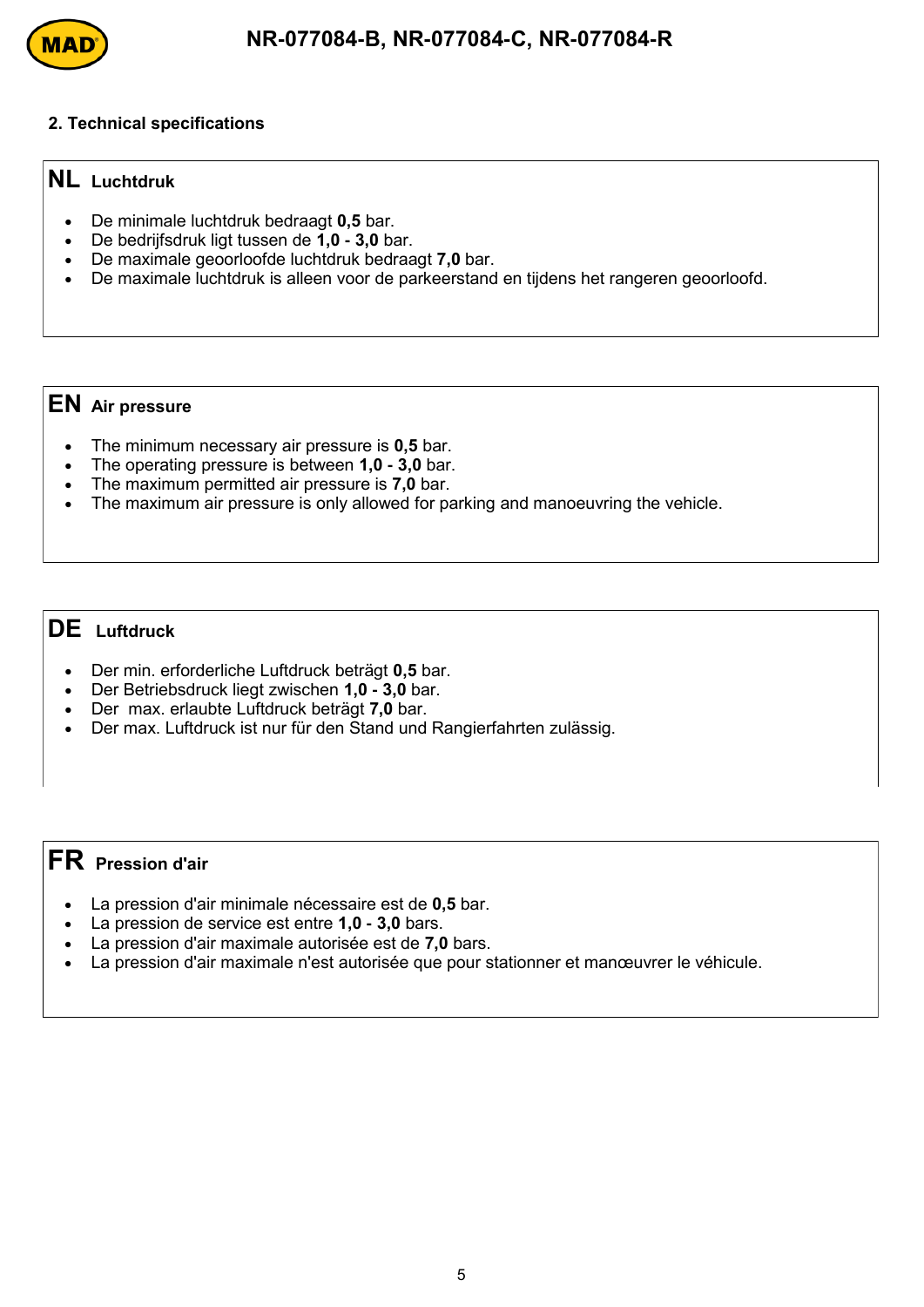<span id="page-5-0"></span>

## **3. Fitting the air suspension brackets and bellows**



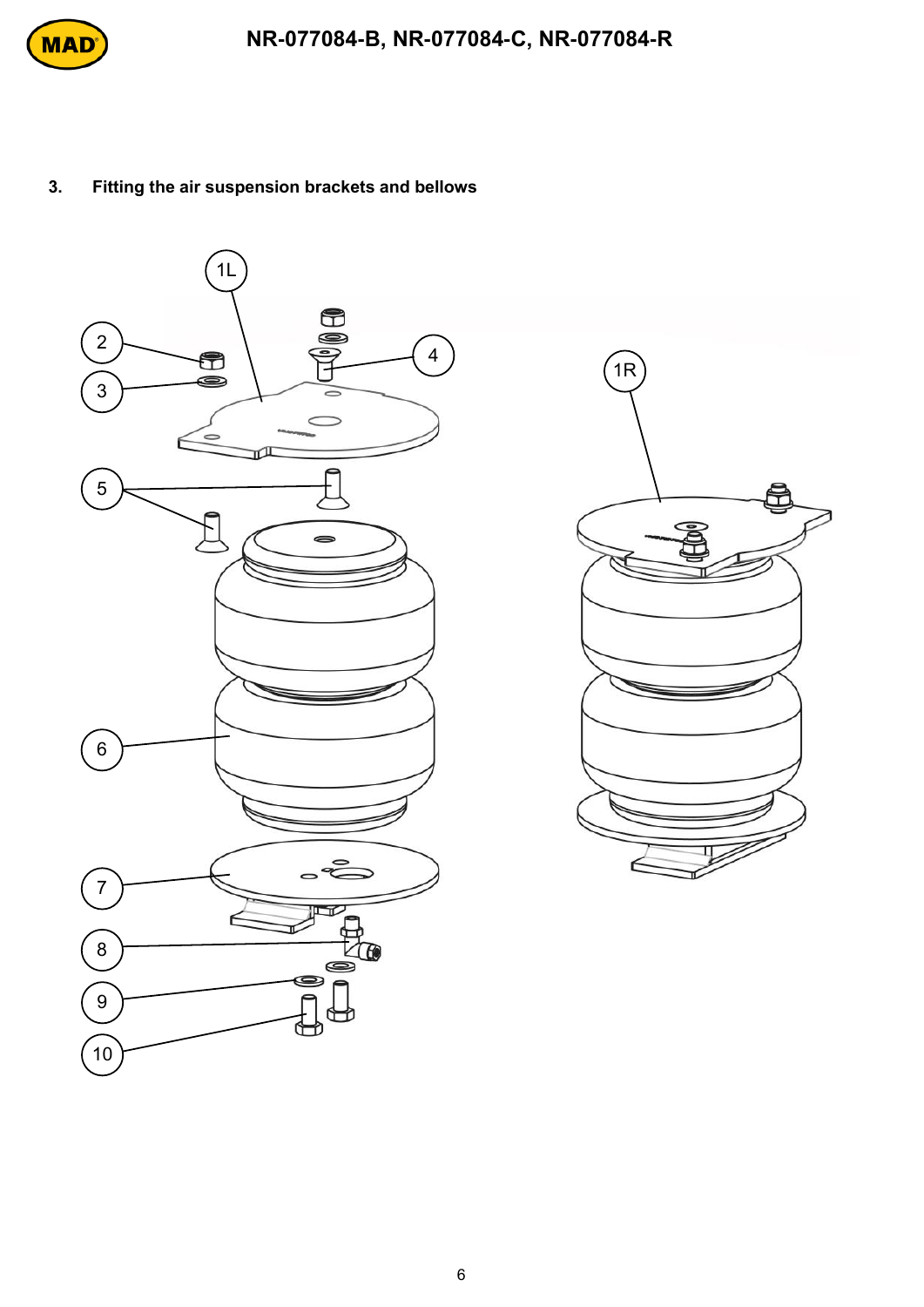

## **Bill of material: Bellows and brackets**

**MAD** 

| <b>Item</b>    | Part nr                            | <b>Name</b>                   | Quantity |
|----------------|------------------------------------|-------------------------------|----------|
| 1L             | VM0711708                          | Upper left bracket            |          |
| 1R             | VM0712708                          | Upper right bracket           |          |
| $\overline{2}$ | M <sub>10</sub> DIN <sub>985</sub> | Lock nut M10 DIN985           | 4        |
| 3              | TC99008                            | Washer M10 DIN7349            | 4        |
| $\overline{4}$ | VC07006                            | Bolt M10x20 DIN7991           | 2        |
| 5              | M10x25 DIN7991                     | Bolt M10x25 DIN7991           | 4        |
| 6              | VB58016                            | Air bellow                    | 2        |
| 7              | VM0723708                          | Bottom bracket (left & right) | 2        |
| 8              | VF01009                            | Fitting swivel 1/8            | 2        |
| 9              | VC03108                            | Lock washer M10               | 2        |
| 10             | M10x20 DIN933                      | <b>Bolt M10x20 DIN933</b>     | 2        |







**Right**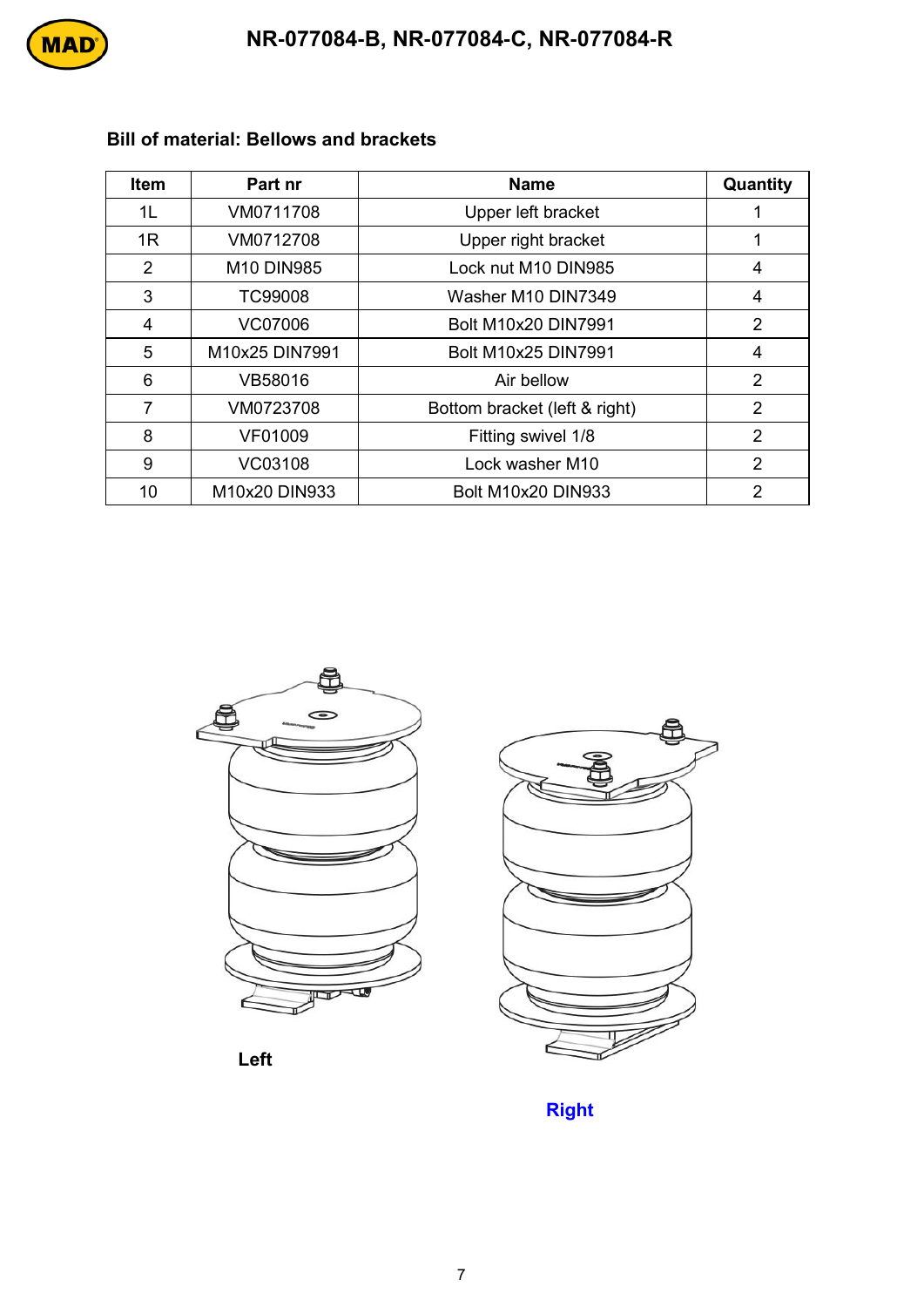

| <b>NL</b> Hef de auto met de wielen vrij.             |
|-------------------------------------------------------|
| <b>EN</b> Lift the car with the wheels free.          |
| <b>DE</b> Heben Sie das Auto mit freien Rädern an.    |
| <b>FR</b> Soulever le véhicule avec les roues libres. |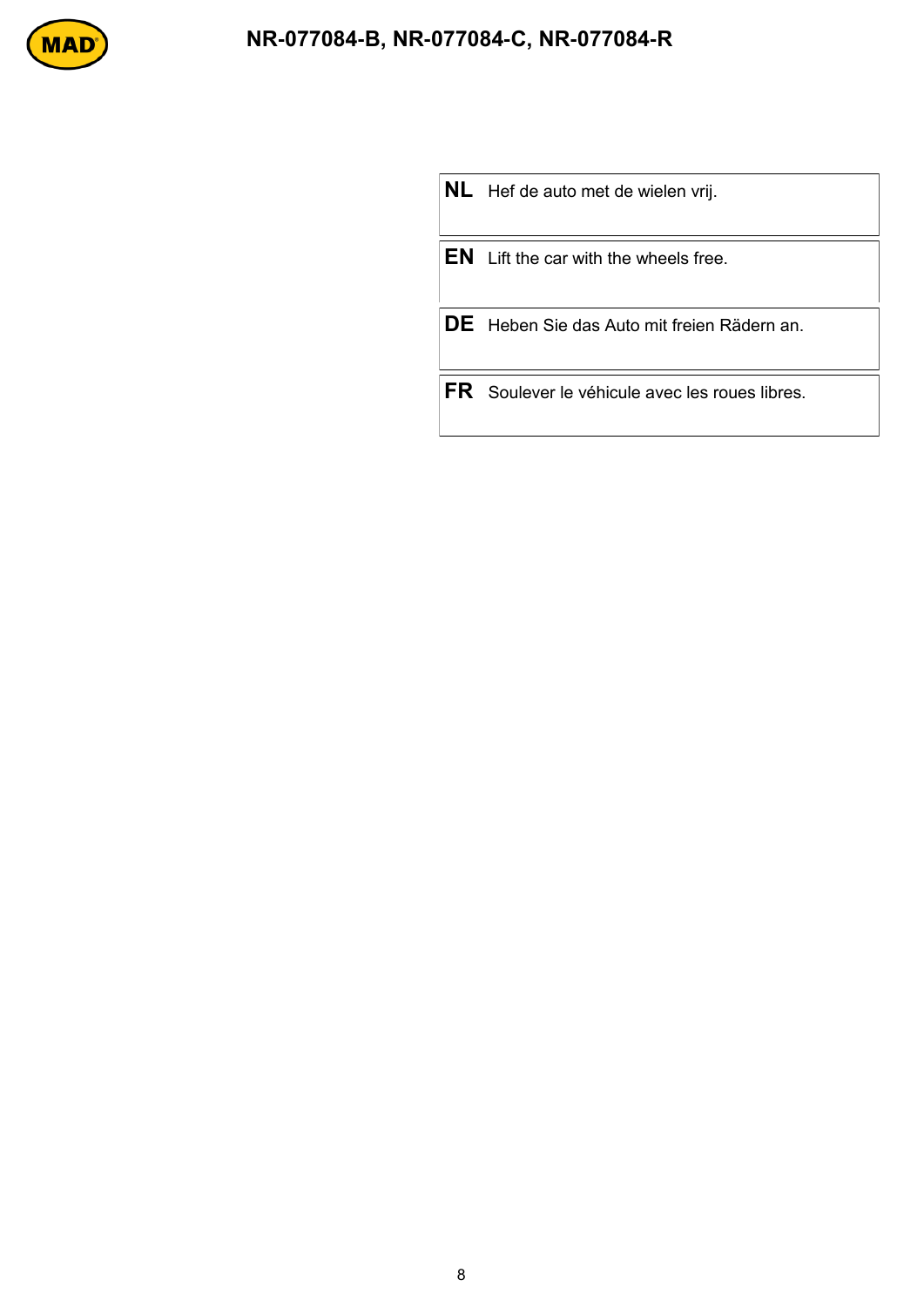

**NR-077084-B, NR-077084-C, NR-077084-R**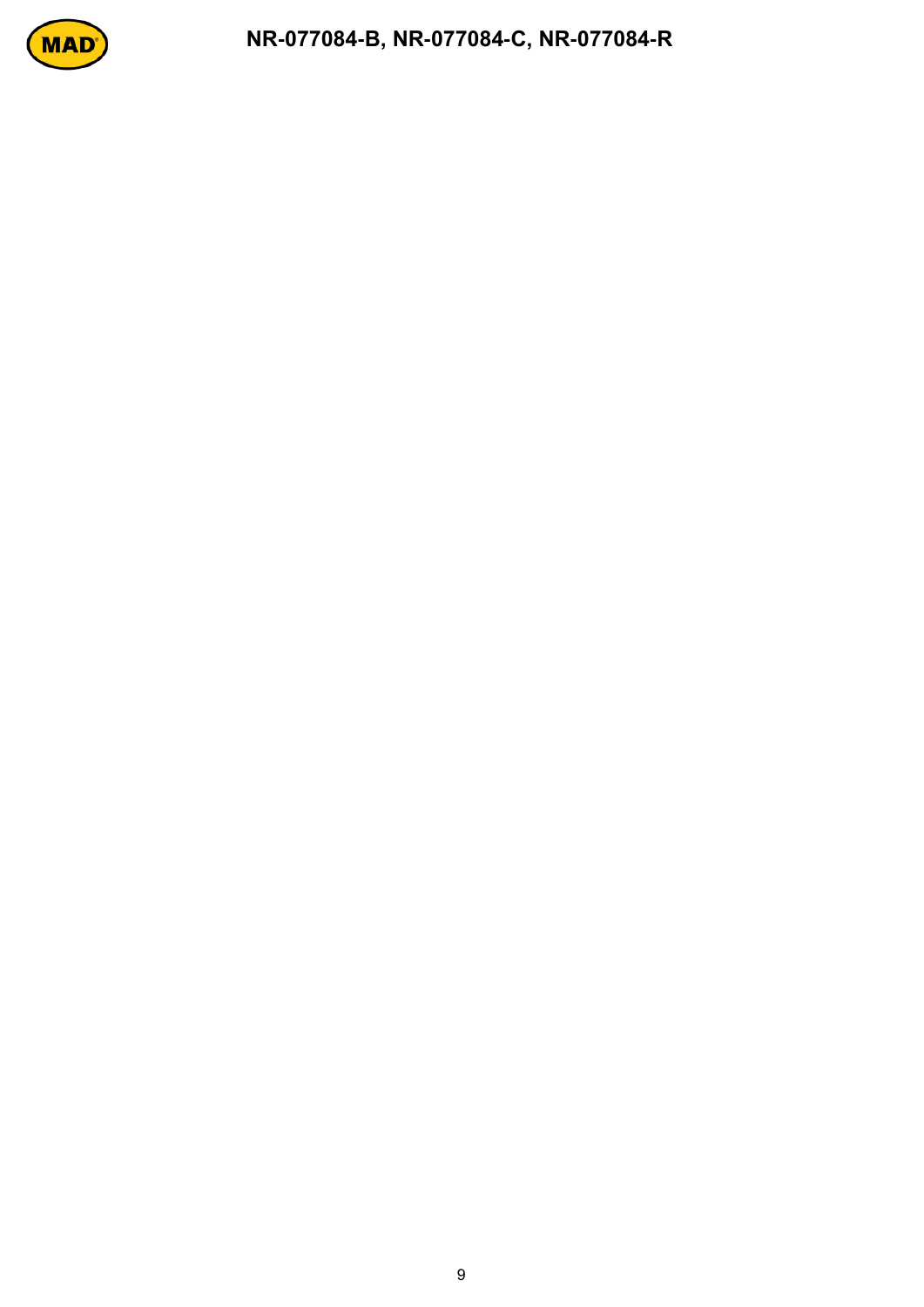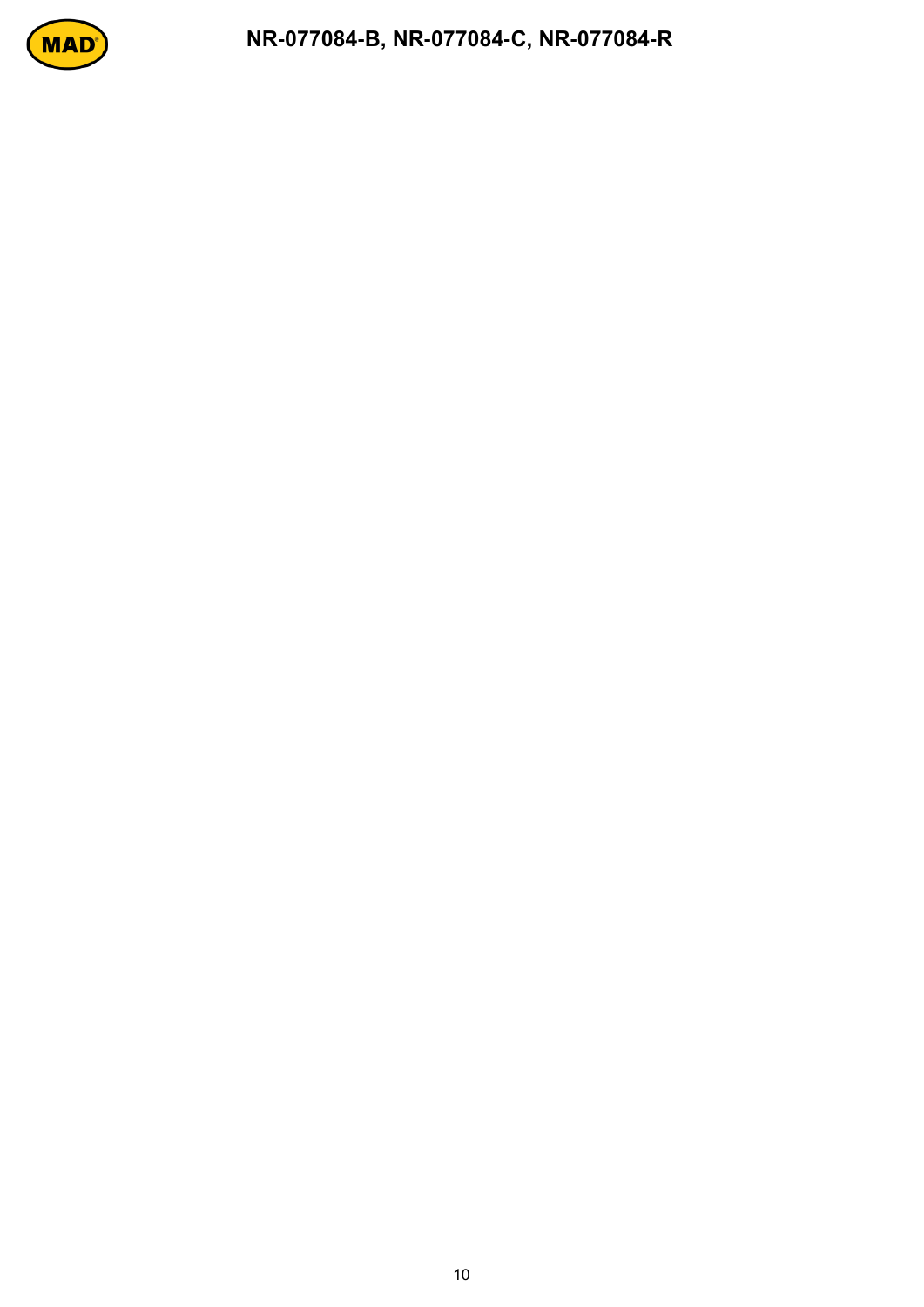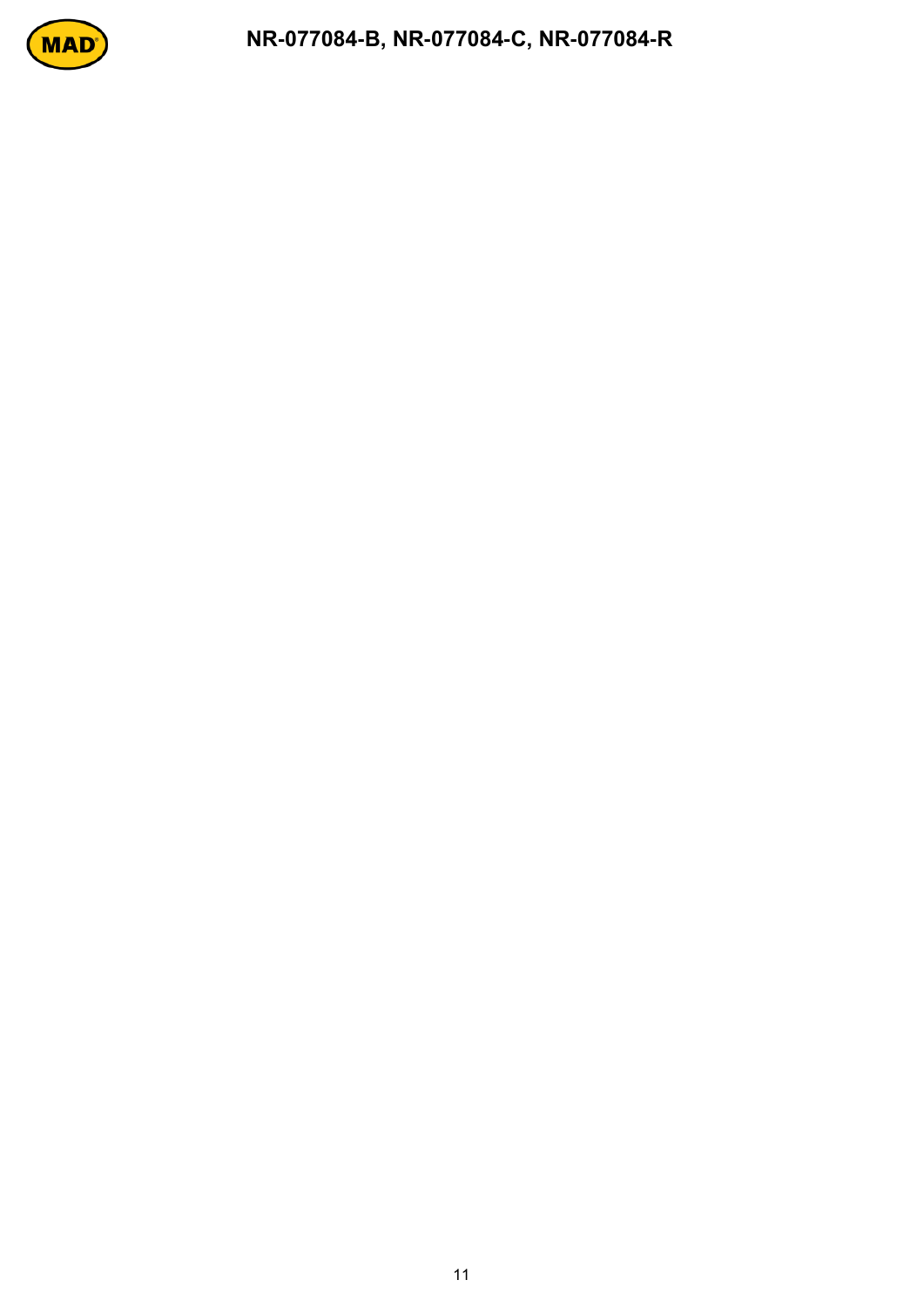

|  | <b>NL</b> Plaats de auto op de wielen.        |
|--|-----------------------------------------------|
|  | <b>EN</b> Place the car on the wheels.        |
|  | <b>DE</b> Stellen Sie das Auto auf die Räder. |
|  | <b>FR</b> Placez la voiture sur les roues.    |

| <b>NL</b> Zet druk op de balgen (0.5 bar) en draai de onder-<br>ste bout vast $(3/8 \times 3 \frac{1}{2}, \text{SW14})$ .        |
|----------------------------------------------------------------------------------------------------------------------------------|
| <b>EN</b> Put air pressure (0.5 bar) on the bellows and tight-<br>en the lower bolt $(3/8 \times 3 \frac{1}{2}, \text{SW14}).$   |
| <b>DE</b> Den Faltenbalg mit Luftdruck versehen (0.5 bar)<br>und die untere Schraube anziehen (3/8 x 3 $\frac{1}{2}$ ,<br>SW14). |
| $FR$ Appliquer pression d'air sur le soufflet (0.5 bar) et<br>serrer le boulon inférieur (3/8 x 3 ½, SW14).                      |
|                                                                                                                                  |

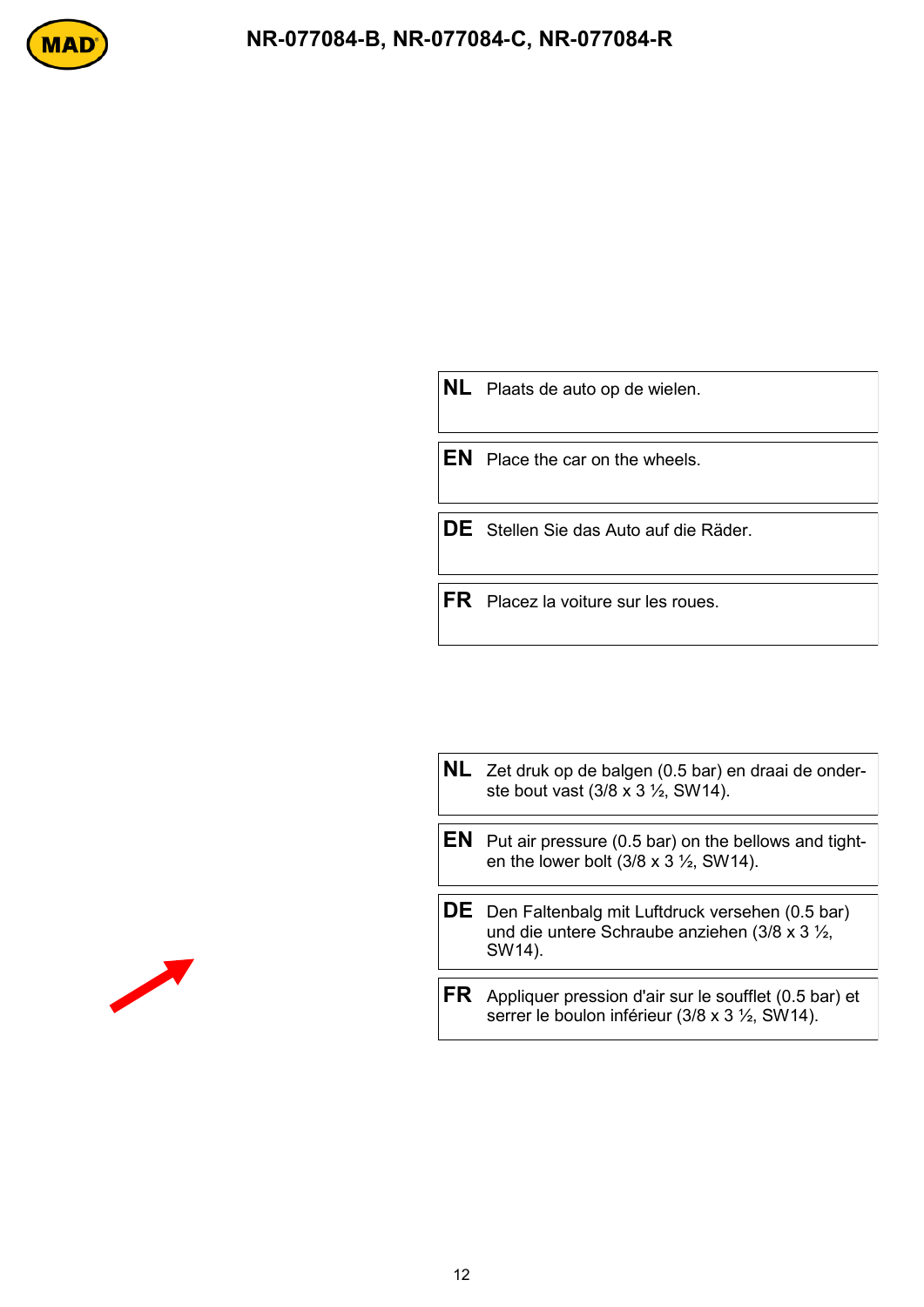<span id="page-12-0"></span>

#### **4. Air Master Basic**

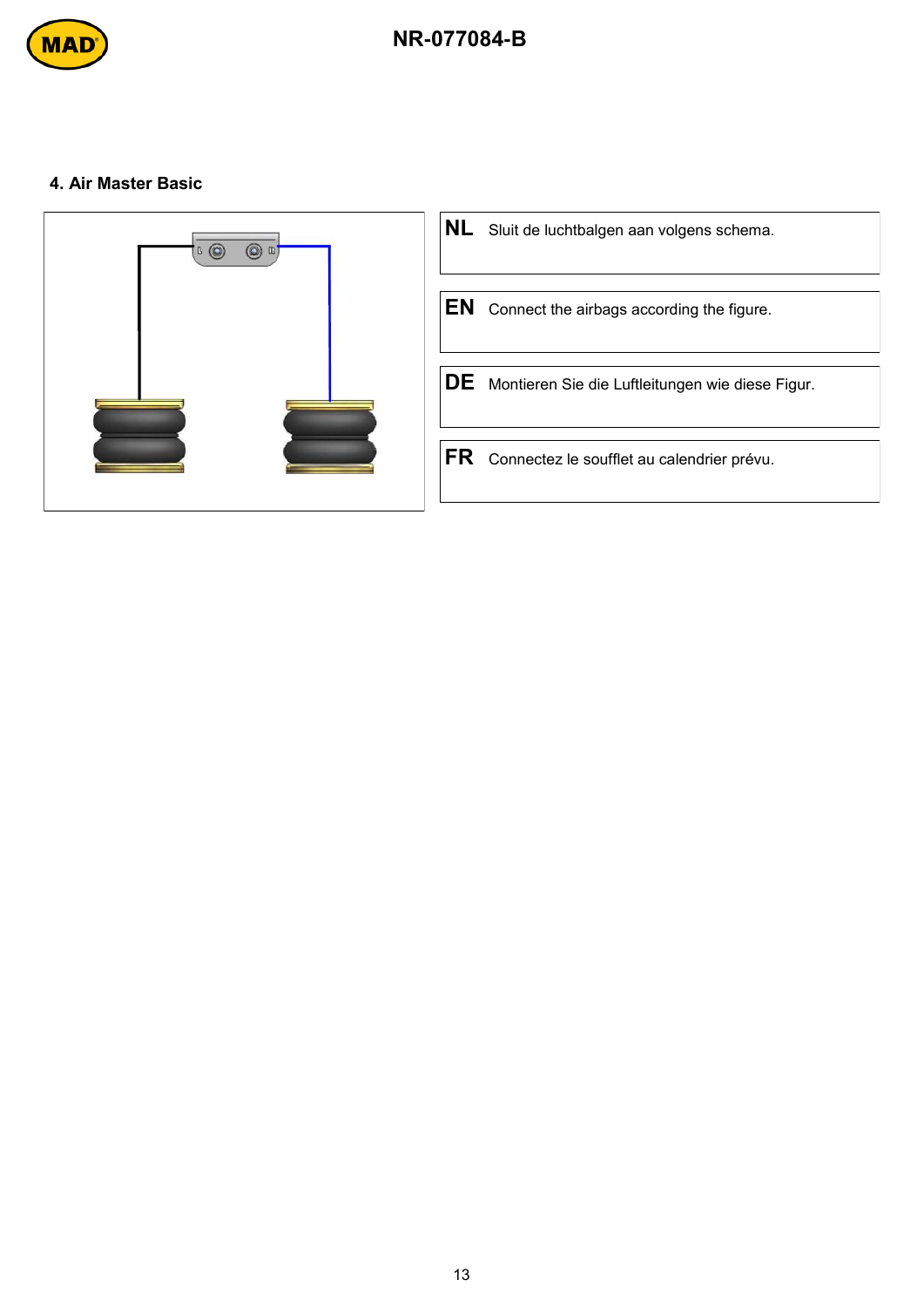<span id="page-13-0"></span>

 $\mathbf{r}$ 

**5. Air Master Comfort**

|           | <b>NL</b> Als het paneel in de cabine van het voertuig ge-<br>monteerd wordt dan dient deze, in verband met<br>richtlijn ECE-R 21, tussen of achter de laatste zitrij<br>te worden geplaatst. Ook is het mogelijk om het<br>bedieningspaneel in de laadruimte van het voertuig<br>te plaatsen. |
|-----------|------------------------------------------------------------------------------------------------------------------------------------------------------------------------------------------------------------------------------------------------------------------------------------------------|
| <b>EN</b> | If the panel has to be fitted into the cabin of the<br>vehicle then it has to be fitted, according to ECE-R<br>21 between or behind the seats of the last seating<br>row. The operation panel can also be fitted in the<br>loading space of the vehicle.                                       |
|           | <b>DE</b> Wann das Paneel in die Kabine des Fahrzeugs<br>montiert wird dann soll es, nach Richtlinien ECE-R<br>21, zwischen oder hinter die Sitzen von dem letzte<br>Sitzreihen montiert werden. Das Paneel darf auch                                                                          |
|           | im Ladenraum des Fahrzeugs montiert werden.                                                                                                                                                                                                                                                    |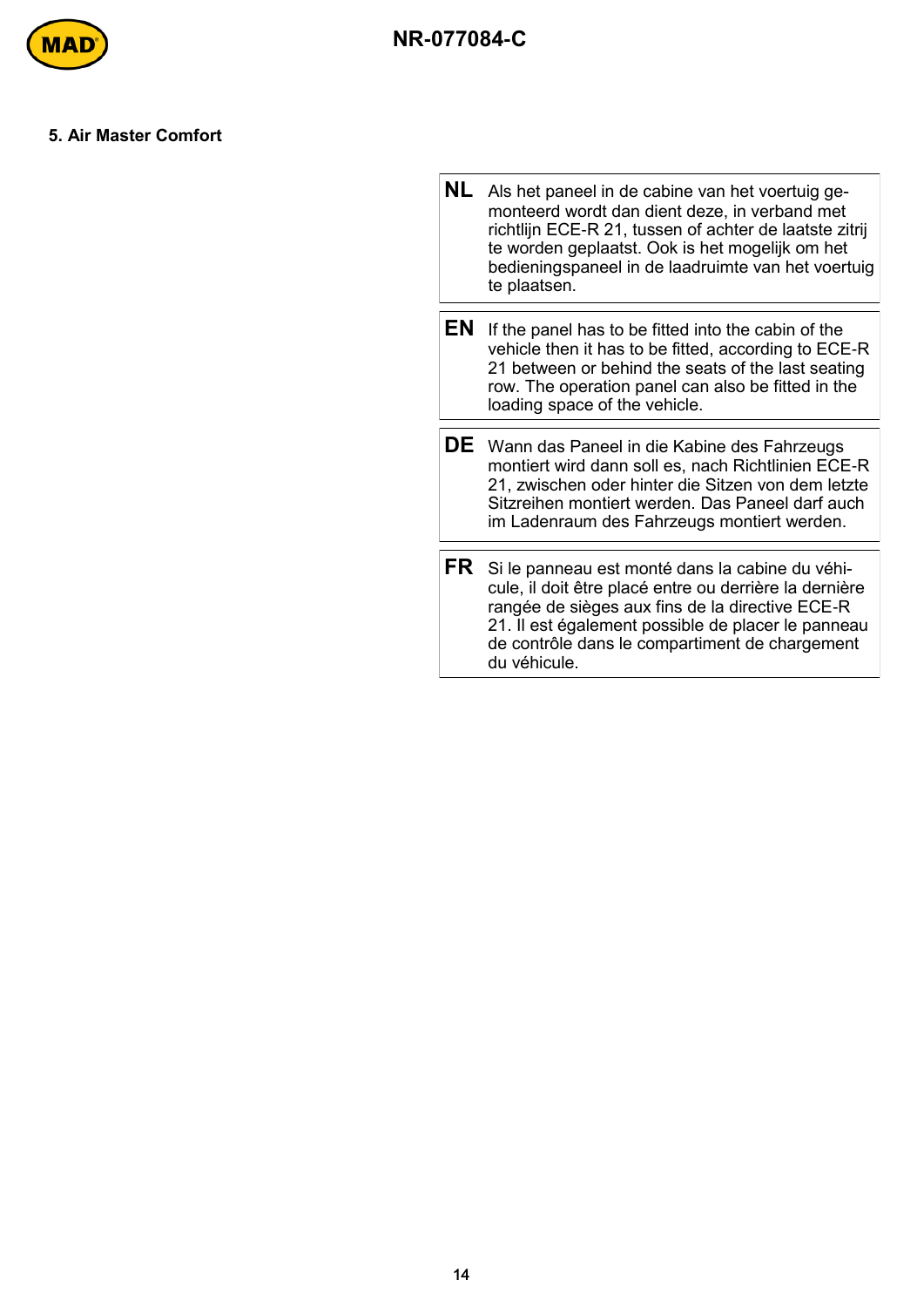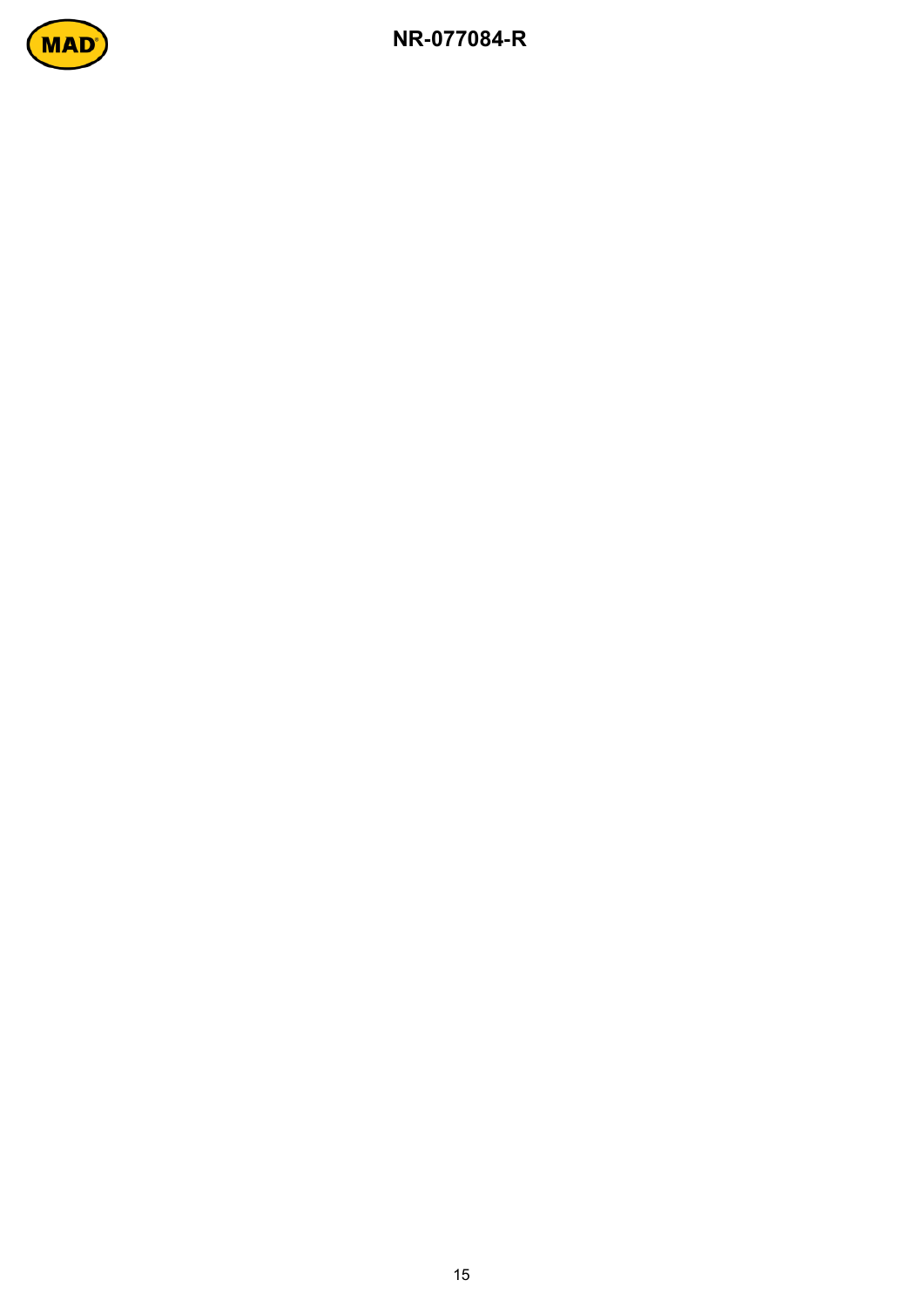



## **Bill of material: Mounting material for compressor box**

| Item | Part nr           | <b>Name</b>           | Quantity |
|------|-------------------|-----------------------|----------|
|      | <b>M6 DIN985</b>  | Lock nut M6 DIN 985   |          |
| っ    | <b>M6 DIN125A</b> | Washer M6 DIN125A     |          |
| 3    | TK15009           | Spacer Ø15xØ8.5x22 mm |          |
| 4    | M6x40 DIN933      | Bolt M6x40 DIN933     |          |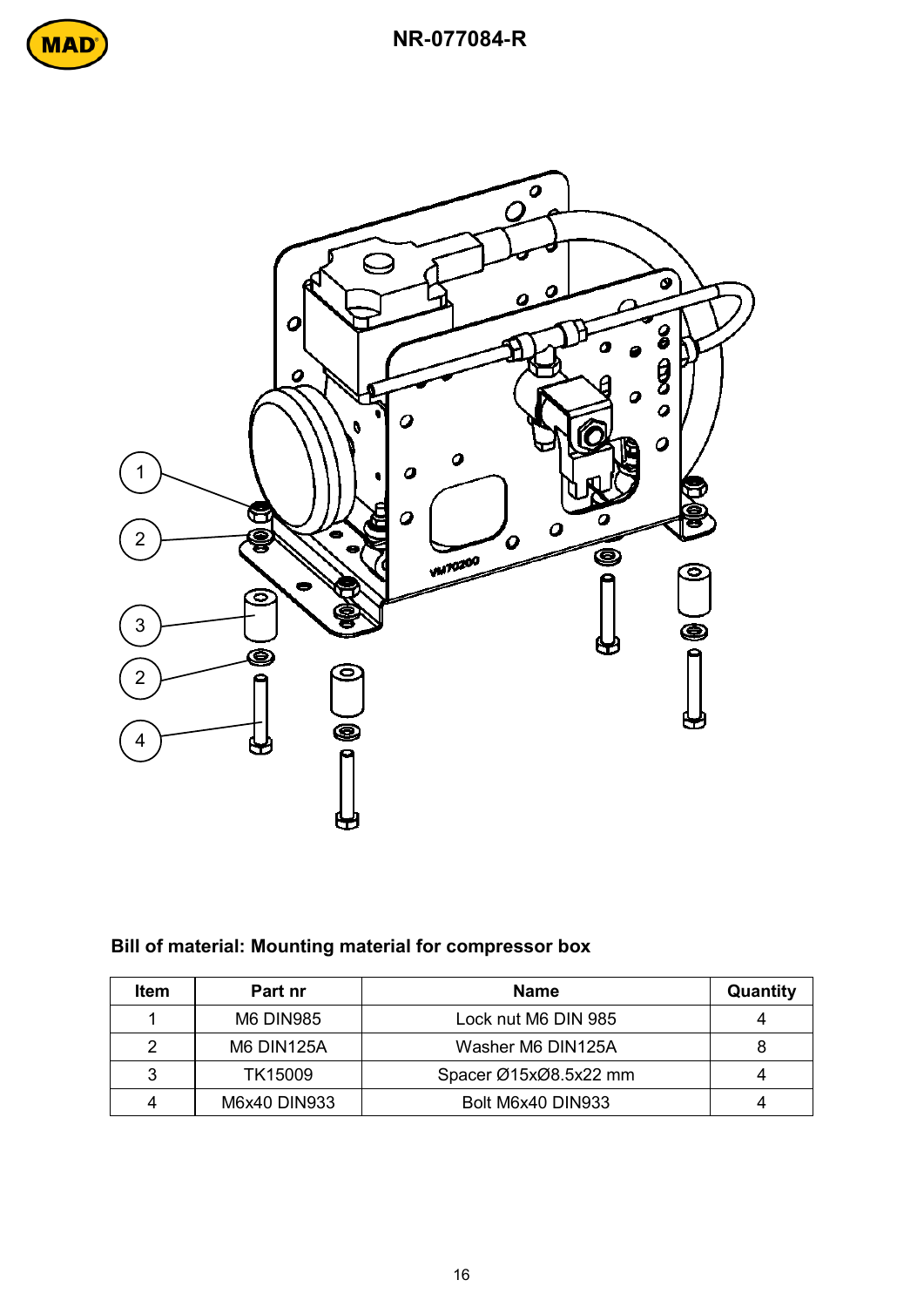

## **NR-077084-R**



- **NL** Monteer de compressorbak op een geschikte plaats in de motorruimte, gesloten laadruimte of in de cabine.
- **EN** Mount the compressor box in a suitable place in the engine compartment, enclosed cargo compartment or in the cabin.
- **DE** Montieren Sie die Kompressorbox an einer geeigneten Stelle im Motorraum, im geschlossenen Laderaum oder in der Kabine.
- **FR** Installez le caisson du compresseur à un endroit approprié dans le compartiment moteur, dans le compartiment à marchandises fermé ou dans la cabine.



- **NL** Monteer de compressorbak met vier M6 bouten. Gebruik indien nodig de afstandsbussen om hoogteverschil te compenseren.
- **EN** Mount the compressor box with four M6 bolts. If necessary, use the spacers to compensate for height differences.
- **DE** Montieren Sie die Kompressorbox mit vier M6- Schrauben. Verwenden Sie ggf. die Abstandshalter, um Höhenunterschiede auszugleichen.
- **FR** Montez la caisson du compresseur à l'aide de quatre boulons M6. Si nécessaire, utilisez les entretoises pour compenser les différences de hauteur.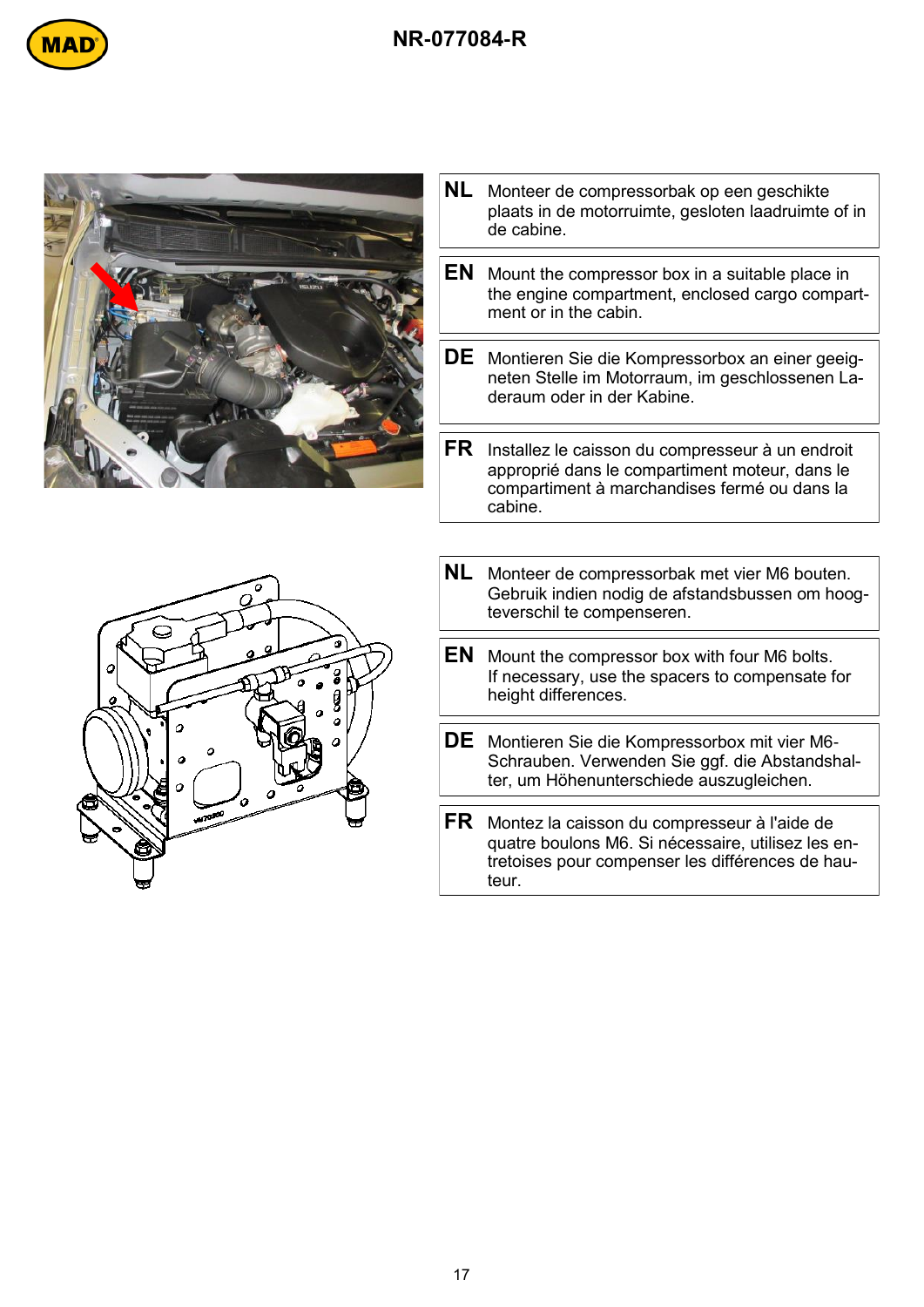

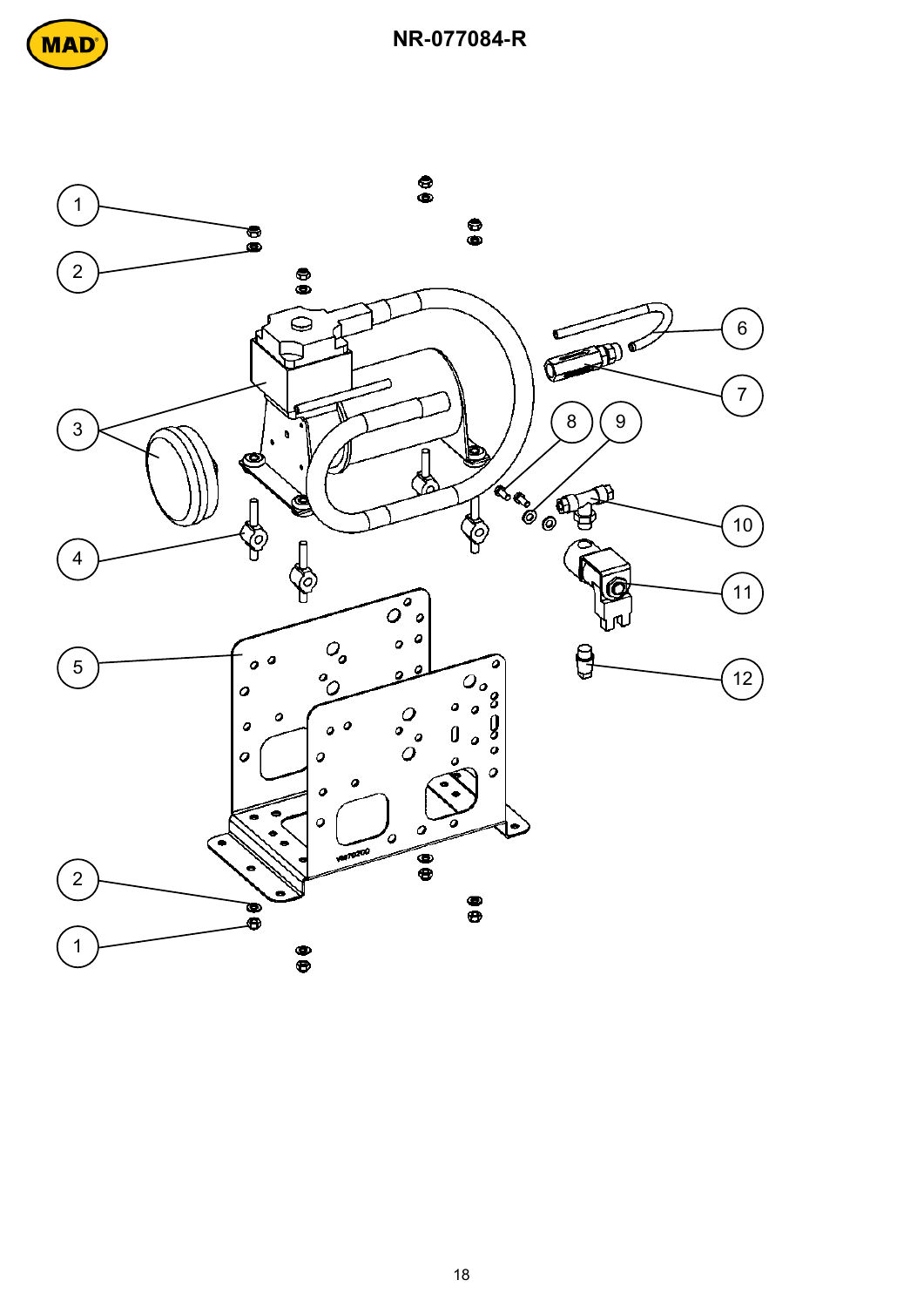<span id="page-18-0"></span>

| <b>Item</b> | Part nr             | <b>Name</b>               | Quantity         |
|-------------|---------------------|---------------------------|------------------|
| 1           | <b>M5 DIN985</b>    | Lock nut M5 DIN985        | 8                |
| 2           | <b>M5 DIN125-1A</b> | Washer M5 DIN125-1A       | 8                |
| 3           | VE13013-R10         | Compressor                |                  |
| 4           | <b>VR70000</b>      | Rubber damper             | 4                |
| 5           | VM70200             | Metal bracket             |                  |
| 6           | <b>VL02001</b>      | Air tube black 4-6        | 0.5 <sub>m</sub> |
| 7           | VX70113             | One way valve             |                  |
| 8           | VC06102             | #8 - 32x3/8" screw        | $\overline{2}$   |
| 9           | VC03101             | Lock washer               | $\overline{2}$   |
| 10          | VF01010             | T-fitting                 | 1                |
| 11          | VF02123             | Solenoid air outlet valve | 1                |
| 12          | VF01050             | Outlet silencer 1/8       |                  |

# **Bill of material: Compressor and box**

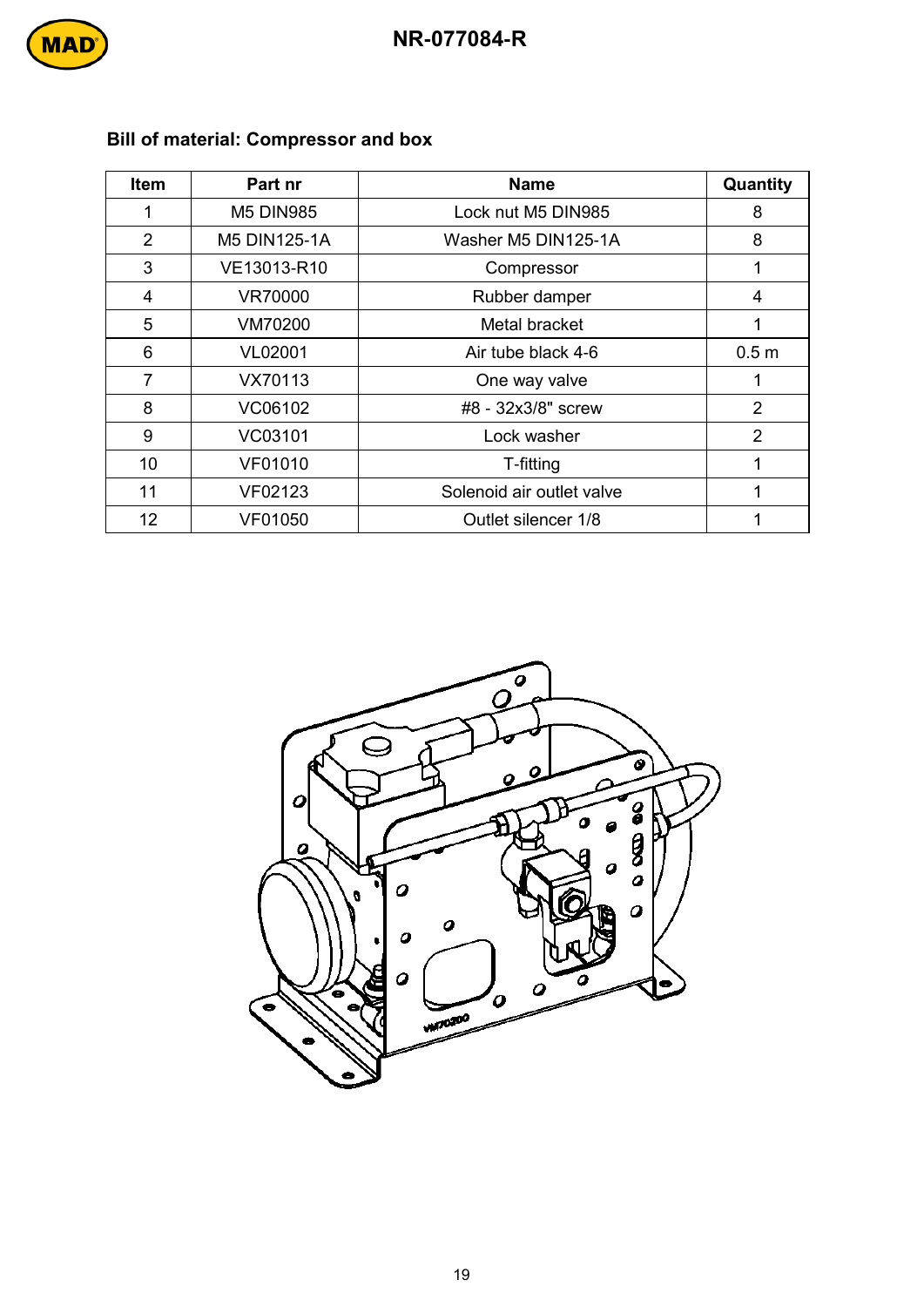

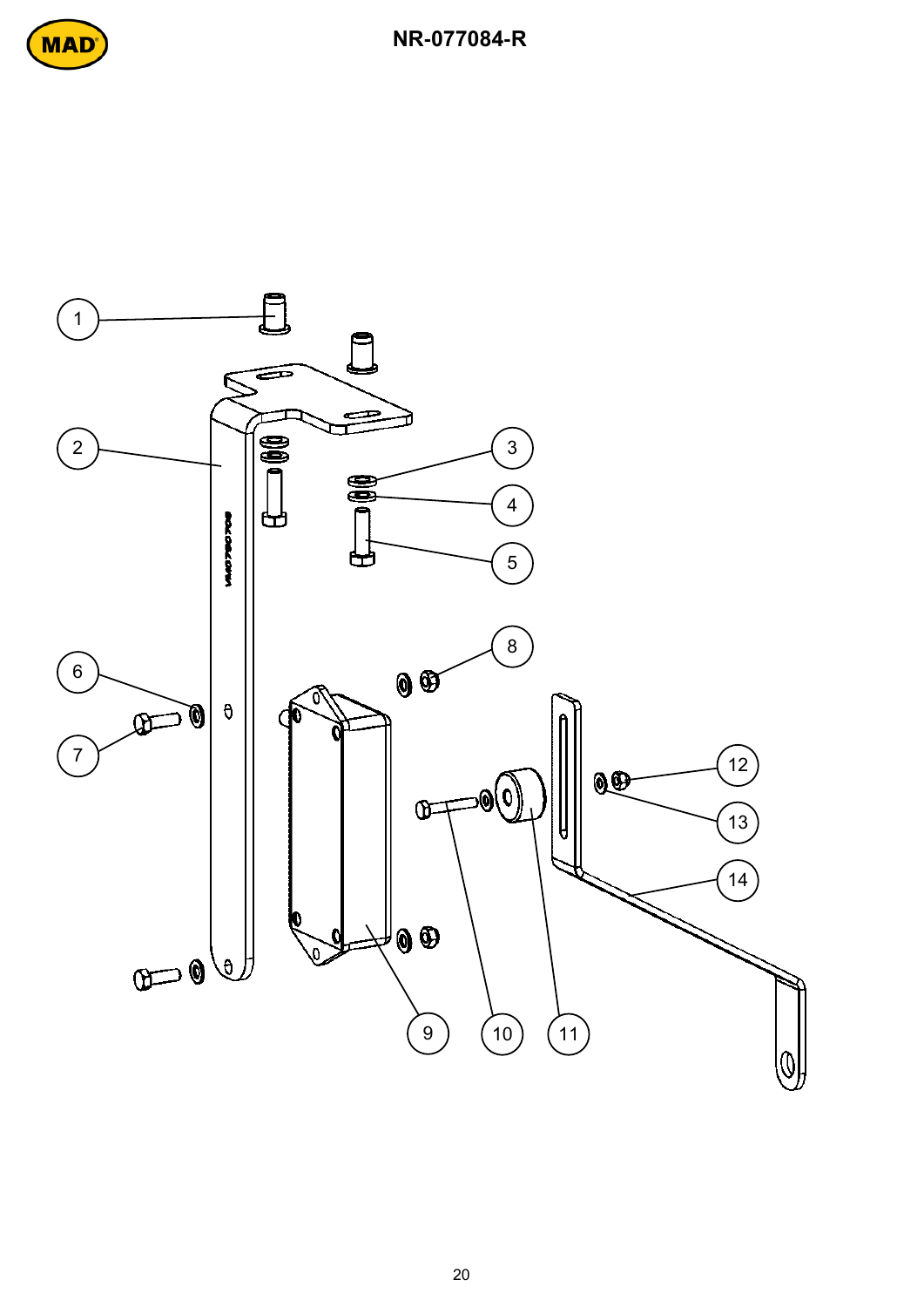

# **Bill of material: Sensor, magnet and brackets**

| <b>Item</b>    | Part nr           | <b>Name</b>             | Quantity       |
|----------------|-------------------|-------------------------|----------------|
| 1              | TC19001           | Thread insert M6        | 2              |
| $\overline{2}$ | VM0790708         | <b>Bracket sensor</b>   | 1              |
| 3              | <b>M6 DIN125A</b> | Washer M6 DIN125A       | $\overline{2}$ |
| 4              | <b>M6 DIN127</b>  | Spring washer M6 DIN127 | $\overline{2}$ |
| 5              | M6x20 DIN933      | Bolt M6x20 DIN933       | $\overline{2}$ |
| 6              | <b>M5 DIN125A</b> | Washer M5 DIN125A       | 4              |
| $\overline{7}$ | M5x16 DIN933      | Bolt M5x16 DIN933       | $\overline{2}$ |
| 8              | <b>M5 DIN985</b>  | Lock nut M5 DIN985      | $\overline{2}$ |
| 9              | VE90005-R10       | Sensor                  |                |
| 10             | VC13002           | Bolt M4x25 DIN933       | 1              |
| 11             | LM33001           | Magnet                  |                |
| 12             | <b>M4 DIN985</b>  | Lock nut M4 DIN985      | 1              |
| 13             | <b>M4 DIN9021</b> | Washer M4 DIN9021       | $\overline{2}$ |
| 14             | VM0791707         | Bracket magnet          |                |

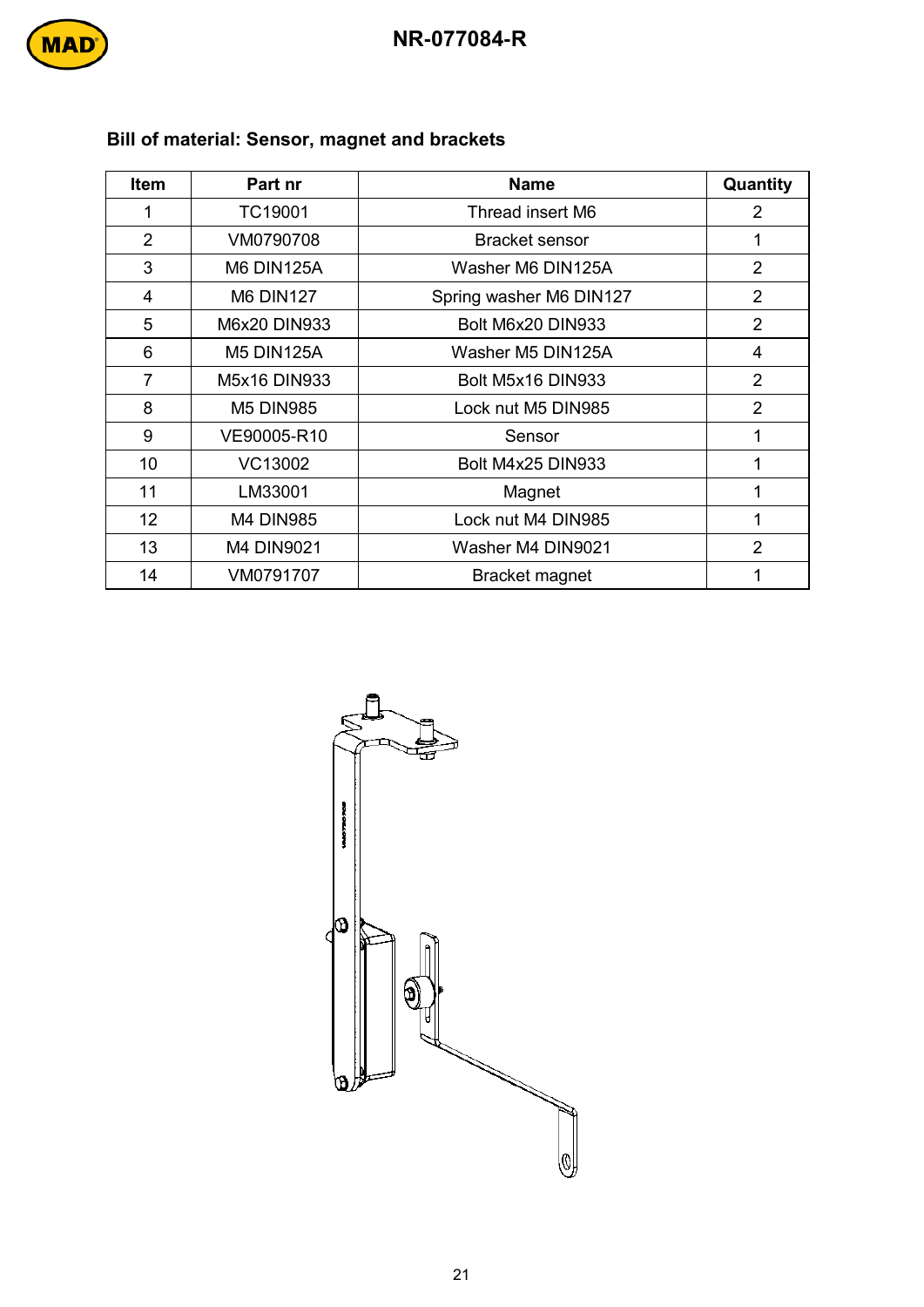## **NR-077084-R**





| NL Plaats de sensorbeugel tegen de dwarsbalk op deze positie. Teken de boorposities af in het hart van |
|--------------------------------------------------------------------------------------------------------|
| de sleuven in de beugel. De hartafstand tussen beide gaten is 76 mm.                                   |

- **EN** Place the sensor bracket against the crossbar at this position. Mark out the drilling positions in the centre of the slots in the bracket. The centre-to-centre distance between the two holes is 76 mm.
- **DE** Legen Sie die Sensorhalterung an dieser Position an die Traverse an. Markieren Sie die Bohrpositionen in der Mitte der Schlitze in der Halterung. Der Mittenabstand zwischen den beiden Bohrungen beträgt 76 mm.
- **FR** Placez le support du capteur contre la barre transversale à cette position. Marquez les positions de forage au centre des fentes du support. L'entraxe entre les deux trous est de 76 mm.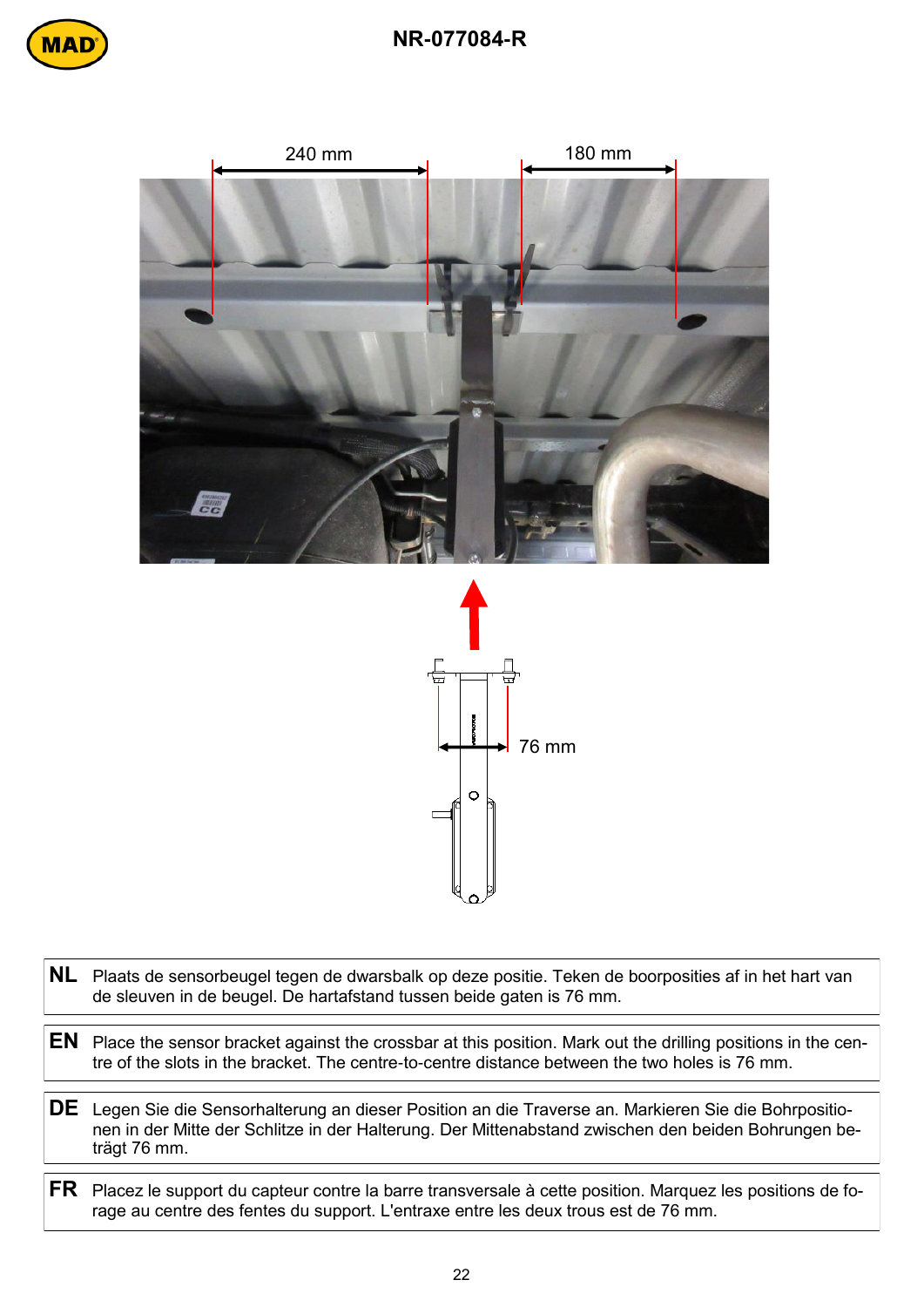



|  | <b>NL</b> Monteer de magneetbeugel met één moer op het<br>differentieelhuis          |
|--|--------------------------------------------------------------------------------------|
|  | <b>EN</b> Mount the magnet bracket with one nut on the dif-<br>ferential housing.    |
|  | <b>DE</b> Montieren Sie den Magnethalter mit einer Mutter<br>am Differentialgehäuse. |
|  | $FR$ Montez le support magnétique avec un écrou sur<br>le boîtier du différentiel.   |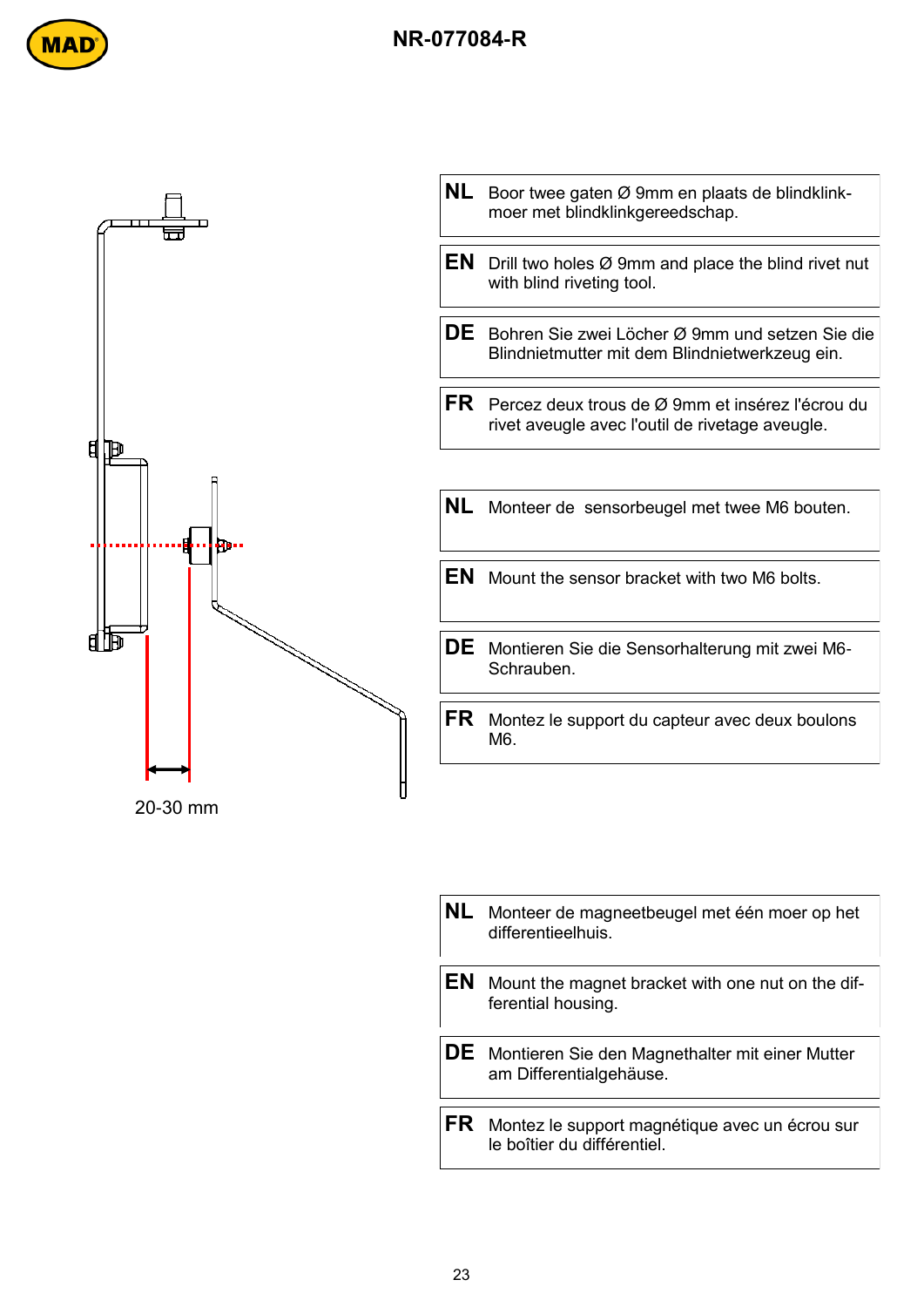

# **Warranty card Garantiebewijs**

## **EN Warranty card**

Please keep this warranty card with your original invoice. In the event of a claim you must return both parts. This M.A.D. car suspension set has been developed specifically for this vehicle according to ISO-9001, RDW and/or TÜV standards. The sets consist of high quality materials.

The first buyer has during the use the right to following factory warrantee\*

- Lifetime warrantee on springs and fitting parts.
- Two year warrantee on shock absorbers (max. 100.000 km.).
- One year warrantee on airbags, hoses and accessories.
- One year warrantee on labour costs

#### **Warranty conditions**

This warranty applies to M.A.D. components, which fail due to faulty material or manufacturing process. Validity is limited to countries in which M.A.D. is officially represented and only if fitted by a professional dealer of workshop according to enclosed mounting instructions.

The warrantee is only valid when the vehicle is operated under normal conditions according the specifications laid down by the vehicle manufacturer. Overloading is not permitted. The parts claimed under warrantee are to be send free of charge to the M.A.D. importer, if deemed necessary by M.A.D.. When the claim is acknowledged, the part(s) will be replaced free of any charge, The claimed parts become property of M.A.D.. Within 1 year after purchase and installation of the set garages wages are compensated in case of replacement, conform to the time indicated by M.A.D. and by the national average garage hour wage. Claims for compensation can exclusively be done through a garage or car dealership with submittal of this warrantee (completely filled out with stamp) en original purchase invoice. M.A.D. and it's distributor are exempt from all other claims and expenses, as not indicated by law.

\* All warrantee claims are valid undiminished all other rights and claims that the law awards to the buyer. Directive 1999/44/EG (book 7, Civil code).

For claims please contact your local MAD dealer.

## **NL Garantiebewijs**

Dit garantiebewijs en de originele nota zorgvuldig bewaren. U dient ze te overleggen bij het claimen van garantie. Deze M.A.D. verenset is met de grootste zorg speciaal voor dit voertuig ontwikkeld volgens ISO-9001, RDW en/of TÜV normen. De set bestaat uit hoogwaardige materialen. De eerste koper heeft gedurende het gebruik de volgende fabrieksgarantie\*

- Levenslang op veren en montagedelen.
- Twee jaar op schokdempers (maximaal 100.000 km.)
- Eén jaar op luchtbalgen, leidingen en accessoires.
- Eén jaar op arbeidsloon.

#### **Garantievoorwaarden**

Garantie wordt verleend op de geleverde set of onderdelen in geval van materiaal- of fabricagefouten. Uitsluitend geldig in landen waar M.A.D. officieel vertegenwoordigd is en na vakkundige montage door een dealerof garagebedrijf, volgens bijgevoegde montagehandleiding.

De garantie geldt bij normaal gebruik van de auto volgens de door de autofabrikant afgegeven typegoedkeuring. Derhalve is overbelading uitgesloten voor garantieaanspraken. De voor garantie geclaimde onderdelen moeten, indien gewenst door M.A.D., franco aan de M.A.D.-importeur worden verzonden. Bij toekenning van de claim worden deze delen gratis en zonder verzendkosten vervangen door M.A.D.. De geclaimde delen worden eigendom van M.A.D. Binnen 1 jaar na aankoop en montage van de set worden de- en montagekosten vergoed, conform de door M.A.D. aangegeven tijden tegen de landelijk gemiddelde garage-uurtarief. Aanspraak op vergoeding uitsluitend via dealer of garagebedrijf met indiening van dit garantiebewijs (volledig ingevuld met stempel) en de complete originele nota. M.A.D. en haar distributeur zijn volledig gevrijwaard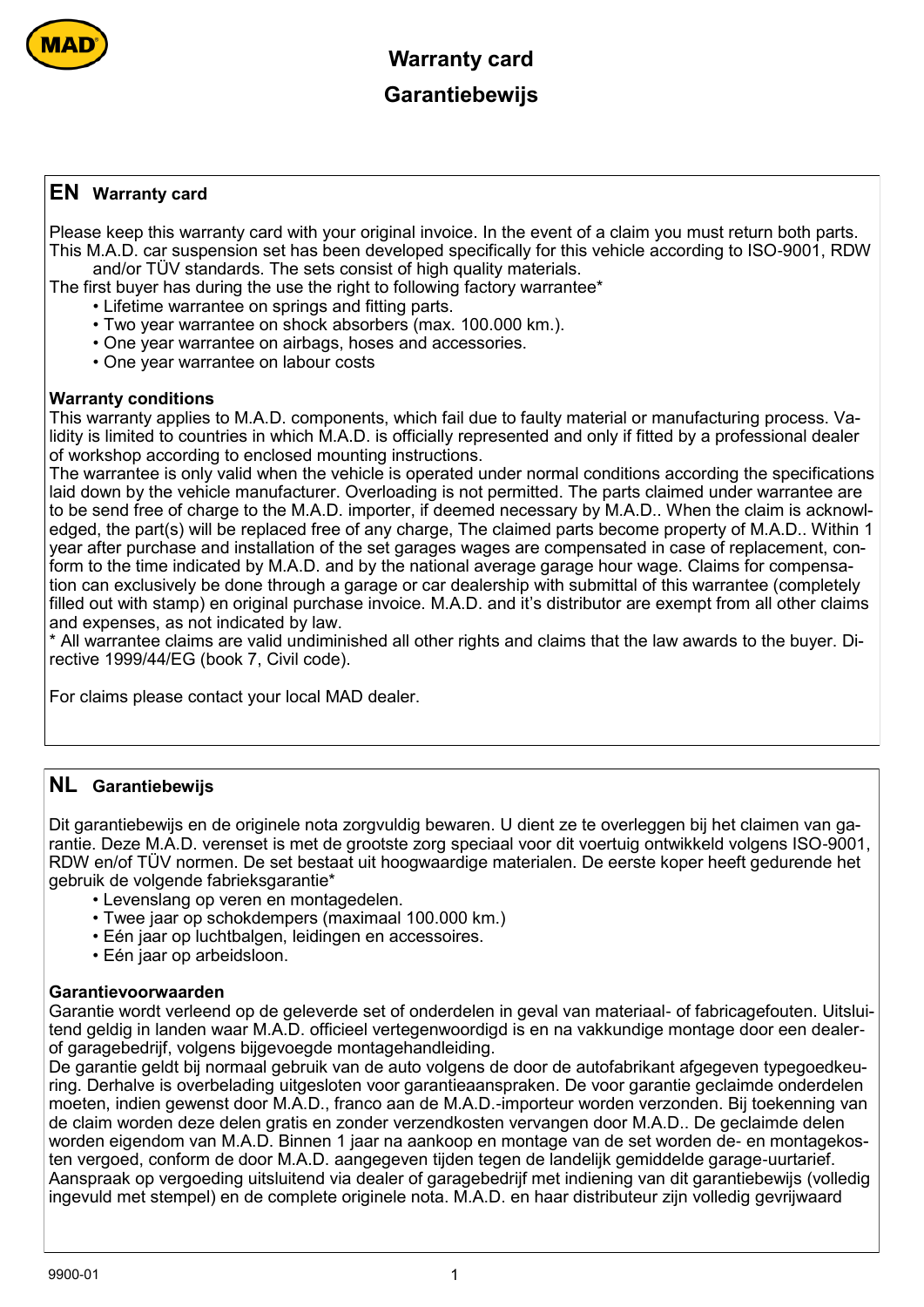

## **Garantiekarte**

## **Certificat de garantie**

van overige aanspraken en gevolgkosten, voor zover niet wettelijk voorgeschreven. \* De garantieaanspraken gelden onverminderd alle andere rechten en vorderingen die de wet de koper toekent. Richtlijn 1999/44/EG (Boek 7, Burgerlijk Wetboek).

Bij claims s.v.p. contact opnemen met uw lokale MAD dealer.

### **DE Garantiekarte**

Bitte bewahren Sie diese Garantiekarte zusammen mit der Originalrechnung auf. Reklamationen können nur gegen Vorlage vor Garantiekarte und Originalrechnung anerkannt werden. Dieser M.A.D. Federnsatz wurde speziell für Ihr Fahrzeug nach dem Qualitätsstandard ISO-9001 entwickelt. Dieser Satz entspricht den Regeln und Anforderungen des Holländischen RDW und/oder des Deutschen TÜV. Der Satz enthält hochwertige Einzelteile. Dem ersten Käufer wird folgende Garantie\* während der Benutzung dieses Sets eingeräumt.

- Lebenslange Garantie auf Stahlfedern und Montageteile
- Zwei Jahre Garantie auf Dämpfer (oder 100.000 km)] • Ein Jahr Garantie auf Zubehör, Luftbälge und Leitungen
- Ein Jahr Garantie auf Lohnkosten

### **Garantiebedingungen**

Die Gültigkeit beschränkt sich auf Länder in denen M.A.D. offiziell vertreten ist. Der Einbau muss durch eine Fachwerkstatt laut beigefügten Montageanleitungen durchgeführt werden. Die Garantie gilt nur, wenn das Fahrzeug unter regulären Bedingungen nach den Spezifikationen des Fahrzeugherstellers eingesetzt wird. Überladen ist nicht erlaubt. Die reklamierten Teile werden Eigentum von M.A.D. Gemäß den gesetzlichen Gewährleistungsbedingungen werden die Einbaukosten eines Satzes und/oder Einzelteile erstattet. Die Lohnkosten werden unter Zugrundelegung der von M.A.D. festgelegten Arbeitszeit und einem durchschnittlichen Werkstatt-Stundensatz festgelegt. Ersatz oder Reparatur können nur durch den Händler oder die Werkstatt zusammen mit diesem Garantieschein und der Originalrechnung vorgenommen werden. M.A.D. oder der Händler haften nicht für irgendwelche anderen Reklamationen oder Kosten. Schäden durch Nutzungsausfall (Nutzungsausfall des Fahrzeugs), Zeitverlust, Unannehmlichkeiten, Geschäftsausfall oder Folgeschäden sind nicht gedeckt, soweit keine andere gesetzliche Reglung vorliegt.

\* Für alle Gewährleistungsansprüche gelten im Übrigen die gesetzlichen Regelungen des BGB (Bürgerliches Gesetzbuch) in ihrer jeweils gültigen Fassung.

Bei Reklamationen wenden Sie sich bitte an Ihren MAD Händler.

### **FR Certificat de garantie**

Veuillez conserver ce certificat de garantie ainsi que la facture originale avec soin. Vous devrez présenter ces documents si vous voulez faire appliquer votre garantie. Cet ensemble de ressorts MAD a été conçu avec le plus grand soin pour répondre spécialement aux besoins de ce véhicule, selon les normes ISO-9001, RDW et/ou TÜV. L'ensemble est composé de matériaux de haute qualité. Le premier acquéreur obtient pendant toute la durée d'utilisation, de la part du fabricant, la garantie suivante \*

- Garantie à vie sur les ressorts et les pièces nécessaires au montage.
- Deux ans de garantie sur les amortisseurs (100.000 km au maximum.)
- Une année de garantie sur les soufflets à air, les conduites et les accessoires.
- Une année de garantie sur les frais de main.

#### **Conditions de garantie**

La garantie porte sur l'ensemble fourni ou sur les pièces fournies en cas de matériel défectueux ou d'erreurs de fabrication. Cette garantie est uniquement valable dans les pays où MAD est représenté officiellement et si le montage a été effectué par un service compétent tel qu'un concessionnaire ou un garage et selon le manuel de montage ci-joint. La garantie est applicable en cas d'usage normal de la voiture selon le type d'ap-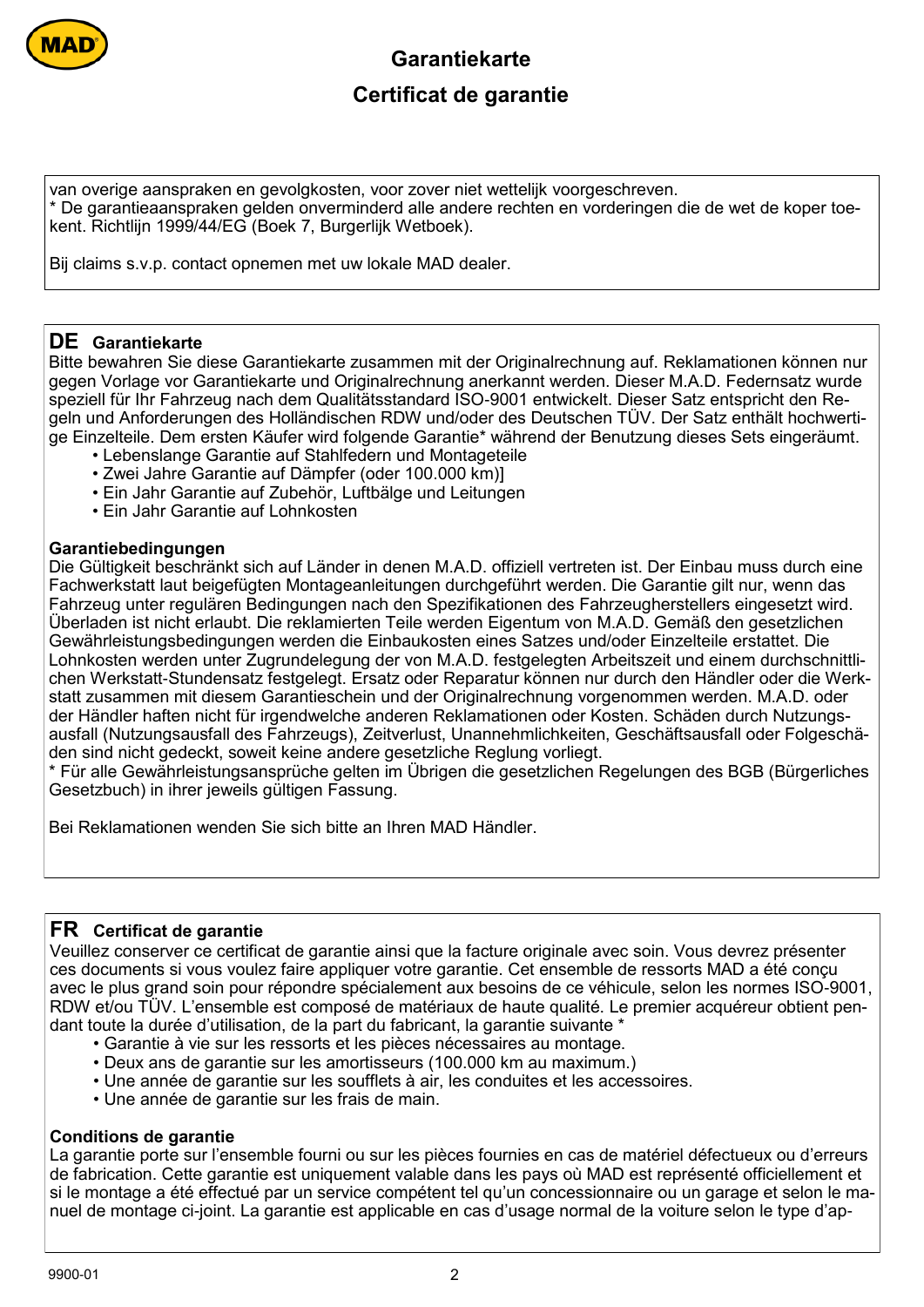

# **Tarjeta de Garantía Certificato di garanzia**

probation délivré par le constructeur automobile. Ainsi, un usage abusif exclut les responsabilités de la garantie. Les pièces faisant l'objet d'une reprise par la garantie doivent, au cas où MAD en fait la demande, être envoyées franco à l'importateur MAD. En cas d'acceptation de la réclamation, ces pièces sont changées gratuitement et envoyées sans frais par MAD. Les pièces faisant l'objet d'une réclamation tombent alors sous la propriété de MAD. Dans l'année qui suit l'achat et le montage de l'ensemble, les frais de démontage et de montage seront remboursés conformément au nombre d'heures indiquées par MAD au prix moyen horaire appliqué par le garage du pays concerné. Le droit au remboursement n'est imputable que si le client s'adresse à un concessionnaire ou un garage et sur présentation du certificat de garantie (dûment rempli et portant un cachet) ainsi que des factures originales complètes. MAD et son distributeur sont entièrement dispensés de toutes autres responsabilités et des frais qui s'ensuivent, dans la limite où ceux-ci ne sont pas prescrits légalement.

\* Les responsabilités couvertes par la garantie laissent intacts tous les autres droits et créances accordés par la loi à tout acquéreur. Directive 1999/44/EG (Livre 7, du Code Civil).

En cas de réclamations consultez votre concessionnaire M.A.D. s'il vous plait.

## **ES Tarjeta de Garantía**

Por favor guarde esta tarjeta de garantía con su factura original. En caso de reclamación debe devolver ambas partes. Este kit de suspensión M.A.D. se ha desarrollado específicamente para este vehículo según las normas ISO-9001. El propio juego se ajusta a ls regulaciones y requisitos del RDW holandés y/o el TÜV alemán. El juego consiste en componentes de alta calidad.

Duranto el uso de este juego el comprador tiene las siguientes garantías\* :

- Garantia de por vida sobre los Muelles y las piezas necesarias para el montaje
- Dos años de garantía sobre los amortiguadores ( o máximo 100.000 km. )
- Un año de garantía sobre los fuelles o valonas de aire , los tubos y accesorios.
- Un año de garantía sobre los gastos de mano de Obra

#### **Condiciones de garantía**

Se limita la validez a los paises en los que M.A.D. tiene representación official y sólo si se montó por un distribuidor profesional o un taller de acuerdo con las instrucciones de montaje adjuntas. La garantiá sólo es válida cuanda el vehículo está bajo condiciones operativas normales de acuerdo con les especificaciones extendidas por el fabricante del vehículo. No se permite cargarlo excesivamente. Las partes reclamadas pasarán a ser posesión del distribuidor M.A.D. después del reemplazo de la garantiá. Dentro del año siguientoa la fecha de compra el coste de la mano de obra del ajuste del equipo M.A.D. o de un componente se reintegrará. La mano de obra se calculará, usando los tiempos estandar de M.A.D. y el calculo de la media tarifaria del Taller. Sólo pueden remitirse reclamaciones oara reintegro o reparación vía el distribuidor o taller junto con esta tarjeta de garantiá (totalmente rellenada y con el sello del taller montador) y junto al la factura original. M.A.D. y su distribuibor no se hace responsable para cualguier otra reclamación o costes. Al término del tiempo de la garantiá, inconveniencias, perdida comercial o el daño consiquiente, no se cubren de otra manera que le dictada legalmente.

\* Toda garatiá exige que se apliquen las normas del codigo civil.

### **IT Certificato di garanzia**

Il presente certificato di garanzia e la fattura originale devono essere conservati con cura. Essi devono essere presentati in caso di richiesta di intervento in garanzia.

Questo set di sospensioni M.A.D. è stato sviluppato con la massima cura espressamente per questo veicolo ed è conforme alle norme ISO-9001, RDW e/o TÜV. Il prodotto è composto da materiali di qualità superiore. Solo il primo acquirente beneficia della seguente garanzia della casa costruttrice\* durante l'utilizzo:

• Garanzia a vita su sospensioni e parti accessorie.

• Garanzia di due anni sugli ammortizzatori (fino a 100.000 km.)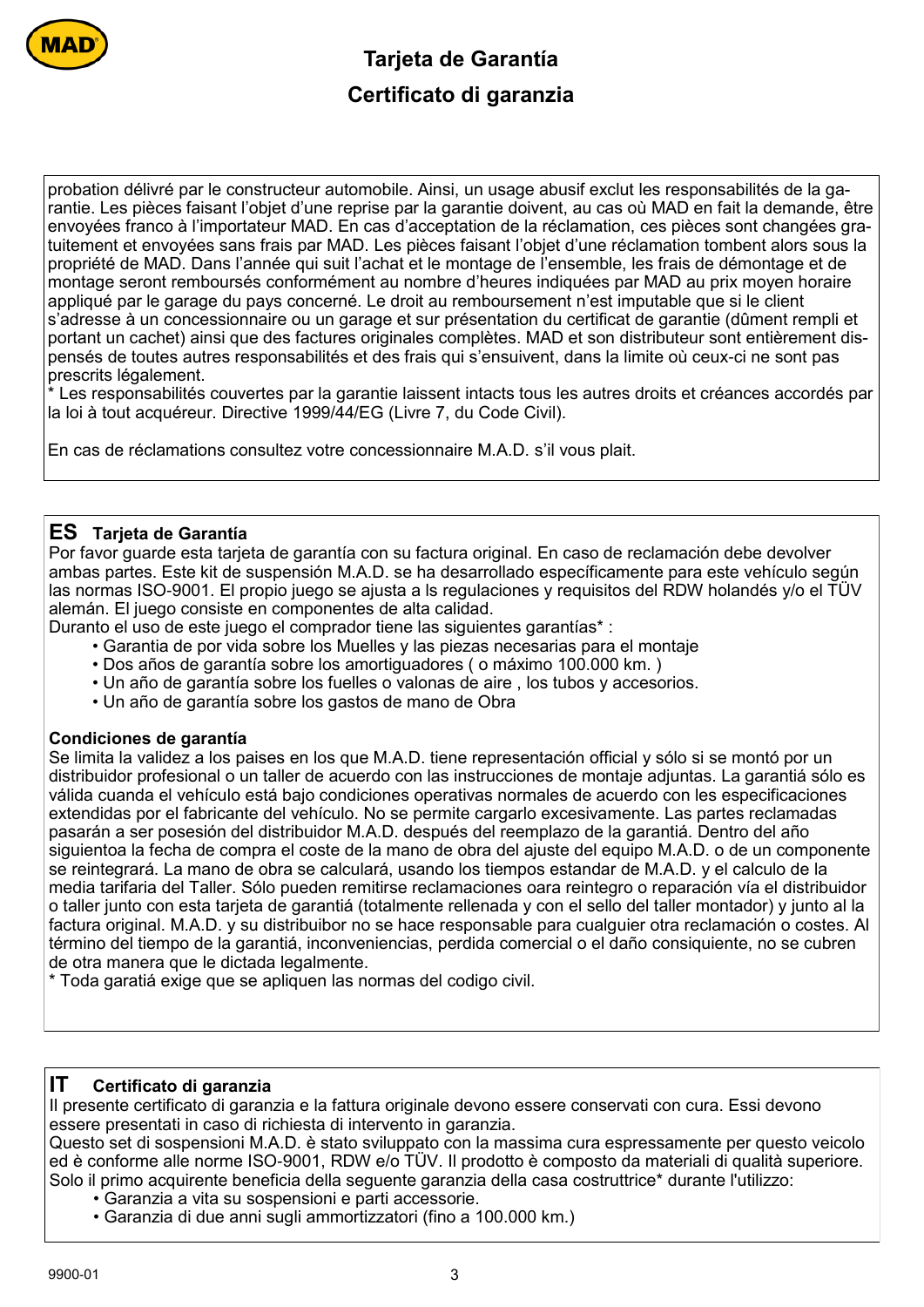

- Garanzia di un anno su ammortizzatori ad aria compressa, tubi ed accessori.
- Garanzia di un anno sulla manodopera.

#### **Condizioni di garanzia**

La garanzia viene accordata sul set o su parti di esso in caso di difetti di materiale o di fabbricazione. Essa è valida unicamente negli Stati nei quali la M.A.D. è rappresentata ufficialmente e previo montaggio a regola d'arte, eseguito da un rivenditore o da un'officina autorizzata secondo le istruzioni di montaggio allegate. La garanzia è valida a condizione che l'automobile venga utilizzata normalmente secondo l'omologazione del modello rilasciata dalla casa automobilistica. Pertanto, il sovraccarico è escluso dalla garanzia. A discrezione della M.A.D. le parti per le quali si richiede l'intervento in garanzia devono essere spedite franco di spese all'importatore M.A.D.

In caso di accettazione della richiesta di intervento in garanzia, la M.A.D. provvederà a sostituire tali parti gratuitamente e senza addebito di spese di spedizione. Le parti oggetto di richiesta di intervento in garanzia divengono di proprietà della M.A.D..

Entro un anno dall'acquisto e dal montaggio del set, le spese di smontaggio e montaggio vengono rimborsate secondo i tempi indicati dalla M.A.D. alla tariffa media nazionale della manodopera.

Si ha diritto al rimborso unicamente presentando al distributore o all'officina autorizzata il presente certificato di garanzia (compilato in ogni sua parte e timbrato) e la fattura originale completa. La M.A.D. ed il suo distributor sono interamente esonerati dalla rivendicazione di ulteriori diritti e spese consequenziali, per quanto non previsto ai sensi di legge.

\* I diritti di intervento in garanzia sono validi fermi restando tutti gli altri diritti e riconoscimenti previsti dalla legge per l'acquirente. Direttiva 1999/44/CE (Tomo 7 del Codice Civile dei Paesi Bassi).

| Company stamp:            |  |
|---------------------------|--|
|                           |  |
|                           |  |
|                           |  |
|                           |  |
|                           |  |
| Vehicle/make/type:        |  |
| Chassis number:           |  |
| Date fitted:              |  |
| Set number (see package): |  |
|                           |  |